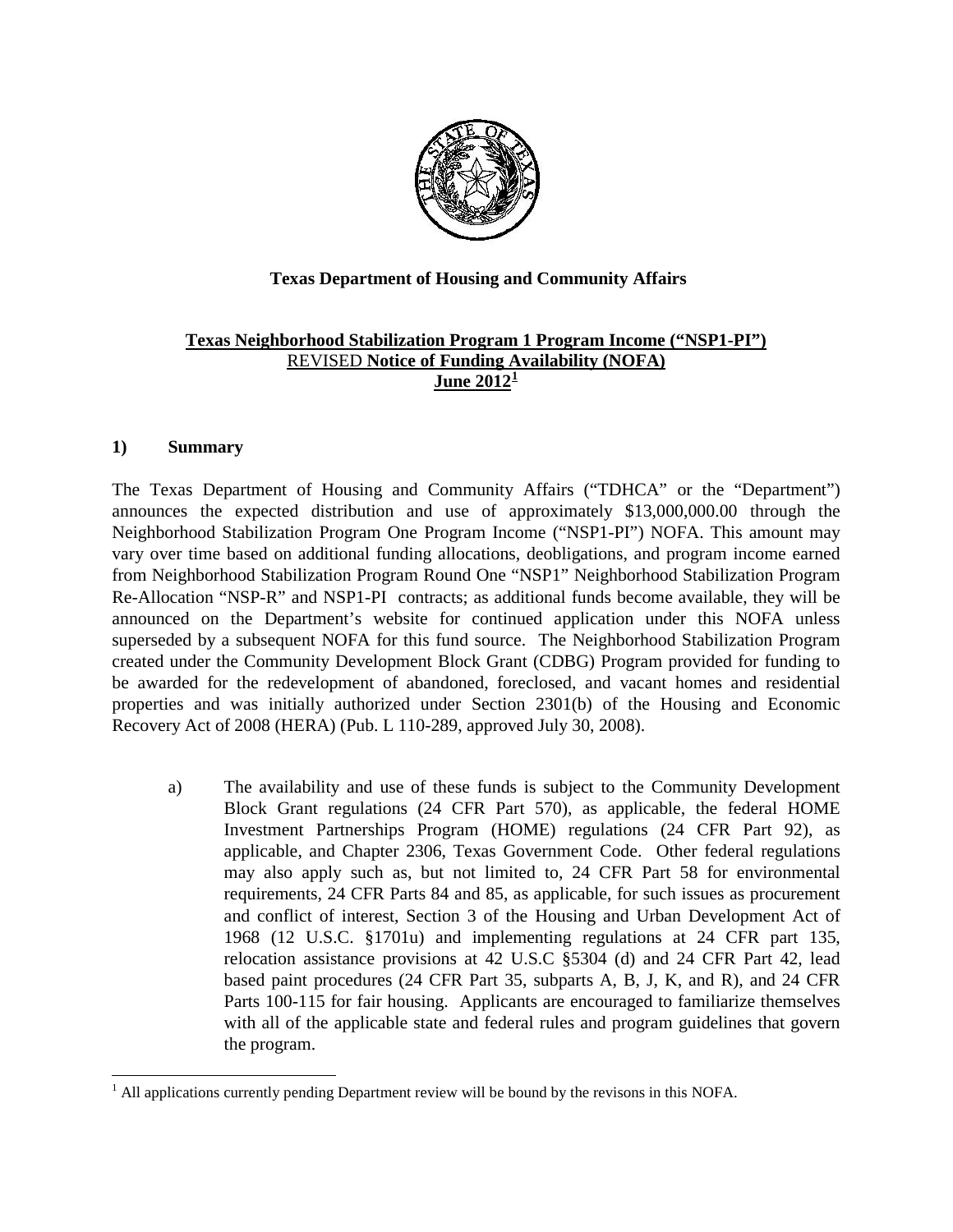- b) NSP1-PI will be awarded independently of the Texas NSP1, Texas NSP-R, or Texas Neighborhood Stabilization Program Round Three "NSP3" awards. New applicants and current subgrantees in good standing that have met benchmarks in existing Texas NSP contracts are encouraged to apply for NSP1-PI funds. NSP1-PI funds may not be used to replace Texas NSP1, Texas NSP-R, or NSP3 awards but with prior Departmental approval may be used to complete Texas NSP1, Texas NSP-R or Texas NSP3 projects in eligible target areas, if such projects are an eligible use under this NOFA and funds can be expended by NSP1 expenditure deadlines.
- c) The Department reserves the right to change the provisions of this NOFA based on updated HUD Notices or changes in state law.

# **2) Allocation of Texas NSP1-PI**

TDHCA will coordinate activities in accordance with NSP guidelines including establishment of financing mechanisms for purchase and redevelopment of foreclosed homes and residential properties, purchase and rehabilitation of homes and residential properties that have been abandoned or foreclosed, establishment of land bank/trusts, removal of blight, and the redevelopment of demolished or vacant properties. Households directly assisted with NSP funds must be income eligible and be at or below 120% of the Area Median Income (AMI), as defined by HUD or as otherwise restricted by this NOFA. To the extent that a development assisted with NSP1-PI funds is also assisted by one or more other programs, the development may be required to meet additional requirements imposed by those other programs.

Funds made available due to loan repayments from previously awarded funds will be made available to new applicants seeking funding for single family home ownership activities under a Reservation System. Multifamily rental activities (five or more units) will be funded through a combination of remaining NSP1 funds and de-obligated funds. Due to the size of multifamily awards and the amount of underwriting necessary prior to the award of funds, multifamily activity applicants will not utilize the Reservation System. However, all applicants for funds must become a Participant, as described below.

- a) Each applicant will be required to submit an entity application to participate under the NSP1-PI NOFA. The application can be found on the Department's website. Entities will become "Participants" after approval by staff, and ratification by the TDHCA Governing Board. Following the execution of a Reservation System Agreement, applicants may reserve funds for single family activities using an online reservation system. Applicants proposing multifamily rental activities will not need to execute a Reservation System Agreement. Once an applicant is eligible, they will retain their eligibility through February, 2013, unless the applicant has an event described herein that causes them to lose their eligibility.
- b) Each entity application will be assigned a "received date" based on the date and time it is physically received by the Department. Then each application will be reviewed on its own merits, as applicable. Applications will be reviewed for applicant and activity eligibility, and threshold criteria as described in this NOFA.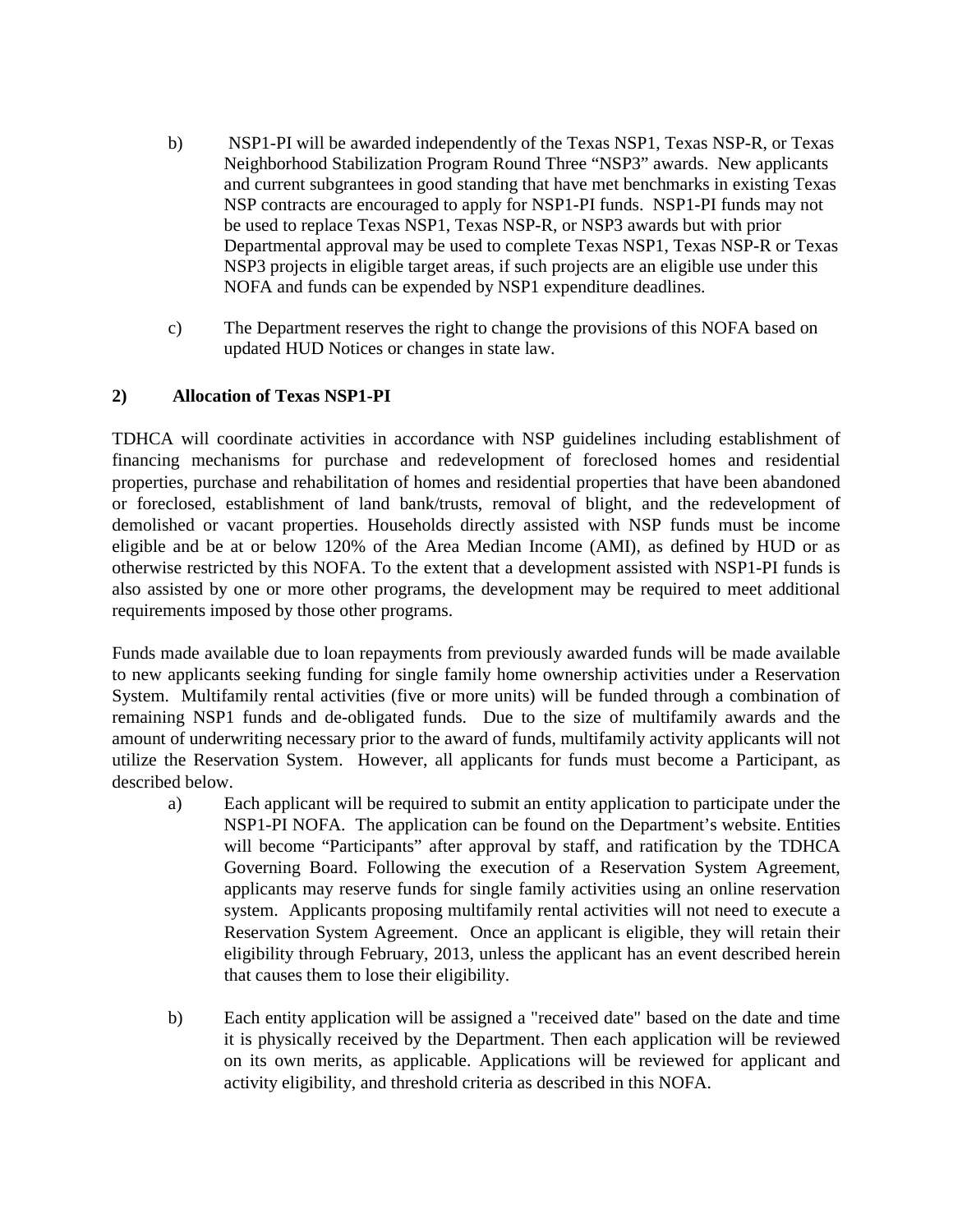- c) Applicants involving rental housing of five or more units must submit a rental project application (the Multifamily Uniform Application, or part two of the application process). The application, which can be found on the Department's website, may be submitted after the necessary approval process has been completed for the entity application.. The applicant may be required to participate in a phone call with the Director of Real Estate Analysis. This application is to be submitted in lieu of reserving funds through the Reservation System. The receipt date of a complete Multifamily Uniform Application will be used to prioritize deals for funding.
- d) If the Department's loan(s) on a rental property of five or more units would amount to more than 50% of the total development cost, except for developments also financed through the USDA-515 program, the Rental Project Application MUST include:
	- a. A letter from a third party CPA verifying the capacity of the applicant, developer or owner to provide at least 10% of the total development cost as a short term loan for development; and
	- b. A letter from the applicant, developer or owner bank(s) confirming funds amounting to 10% of the total development cost are available; or
	- c. Evidence of a line of credit or equivalent tool equal to at least 10% of the total development cost from a financial institution that is available for use during the proposed development activities.
- e) In the event that two or more rental housing applications come in on the same day and are both complete, practicable and economically feasible, the Department will utilize the factors in this section, in the order they are presented, to determine which project will receive a preference in consideration for an awarded of funds.
	- i. The Application where the applicant already owns the land.
	- ii. The Application with the least amount of Texas NSP funds per Texas NSP restricted unit will win this second tier tie breaker.
- f) The Department will ensure review of materials required under the NOFA, Technical Guide, and Application and will issue a notice of any Administrative Deficiencies within ten (10) business days of the received date, if the Application meets minimum criteria. Administrative deficiencies are omissions, inaccuracies or incomplete information on the application that can be readily corrected. Applications with Administrative Deficiencies not cured within a subsequent ten (10) business days will be terminated.
- g) If a submitted entity or project application fails to meet threshold criteria, has an entire section of the application missing; has excessive omissions of required documentation; or is so unclear, disjointed or incomplete that a thorough review cannot reasonably be performed by the Department, as determined by the Department, the application will be terminated without being processed as an Administrative Deficiency. To the extent that a review was able to be performed, specific reasons for the Department's determination of ineligibility will be included in the termination letter to the applicant.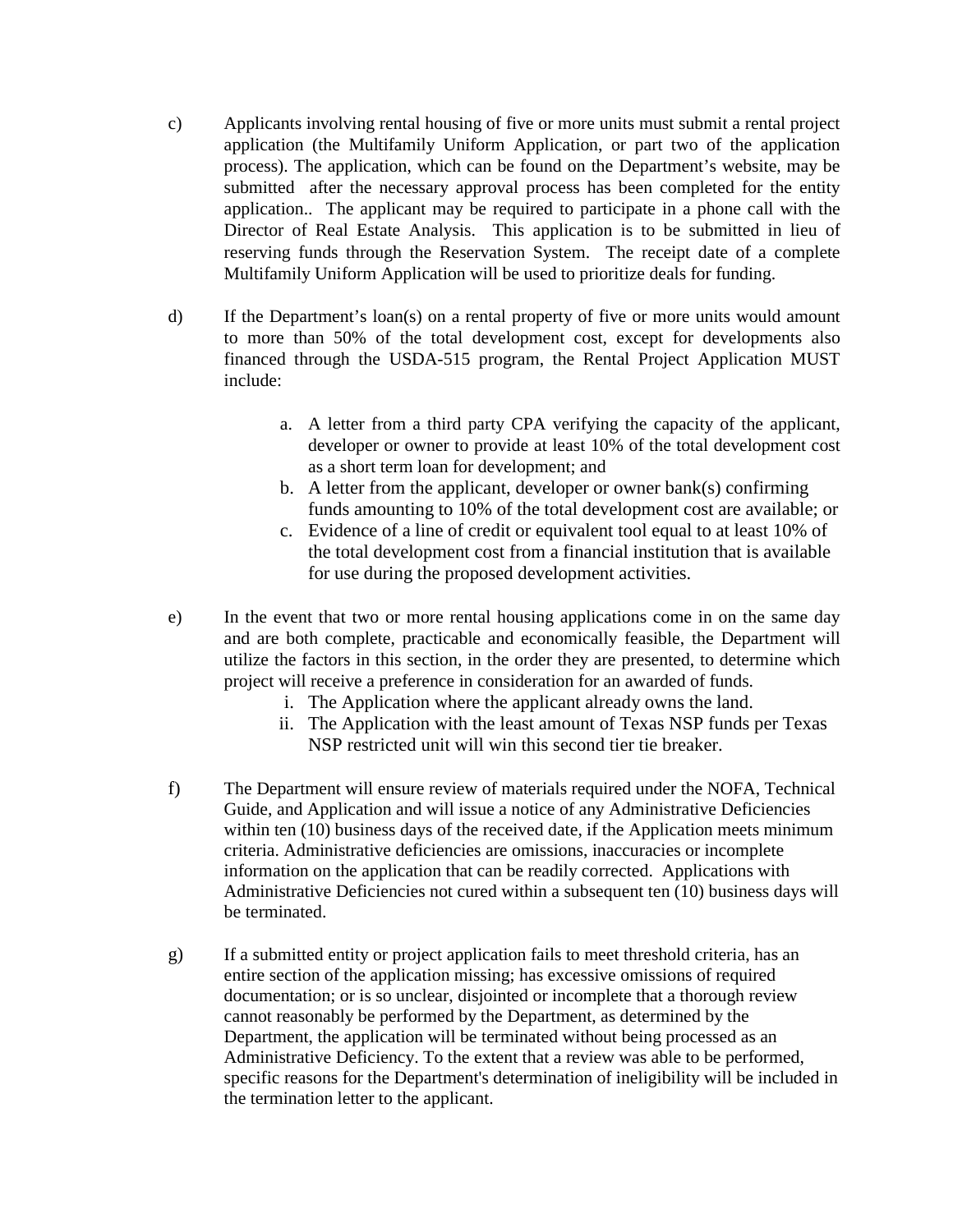- h) The Department may decline to consider any application or project if the proposed activities do not, in the Department's sole determination, represent a prudent use of the Department's funds. The Department is not obligated to proceed with any action pertaining to any applications that are received, and may decide it is in the Department's best interest to refrain from pursuing any selection process. The Department reserves the right to negotiate individual elements of any application.
- i) All entities and projects will be processed through the Department's application and project evaluation system, and will include a previous award and past performance evaluation. Poor past performance may disqualify an applicant for a funding recommendation or the recommendation may include conditions.
- j) In accordance with §2306.082, Texas Government Code and 10 TAC §1.17, it is the Department's policy to encourage the use of appropriate alternative dispute resolution procedures ("ADR") under the Governmental Dispute Resolution Act, Chapter 2009, Texas Government Code, to assist in resolving disputes under the Department's jurisdiction. As described in Chapter 154, Civil Practices and Remedies Code, ADR procedures include mediation. Except as prohibited by the Department's ex parte communications policy, the Department encourages informal communications between Department staff and Applicants, and other interested persons, to exchange information and informally resolve disputes. The Department also has administrative appeals processes to fairly and expeditiously resolve disputes. If at any time an Applicant or other person would like to engage the Department in an ADR procedure, the person may send a proposal to the Department's Dispute Resolution Coordinator. For additional information on the Department's ADR Policy, see the Department's General Administrative Rule on ADR at 10 TAC §1.17
- k) An applicant may appeal decisions made by staff in accordance with 10 TAC §1.7.
- l) Each applicant will be required to demonstrate how the proposed project addresses their local needs and how, if applicable, it coordinates with their community's consolidated plan.

# **3) Definitions**

- a) As stipulated in the Federal Register Notices (Dockets No. FR–5447–N–01, F-522- N02, and FR-5321-N-03) for NSP, there are certain terms used in HERA that are not used in the regular CDBG program. Certain terms may be used differently in HERA and in the Housing and Community Development Act of 1974, as amended. When in conflict, definitions published in the Federal Register (Docket No. FR–5447–N–01, F-522-N-02, and FR-5321-N-03) and any subsequent HUD Errata Notice or changes in State law are controlling for Texas NSP.
- b) The Department will use local code to determine the definition of a blighted structure, except that moral blight is not eligible. If there is no local definition, blighted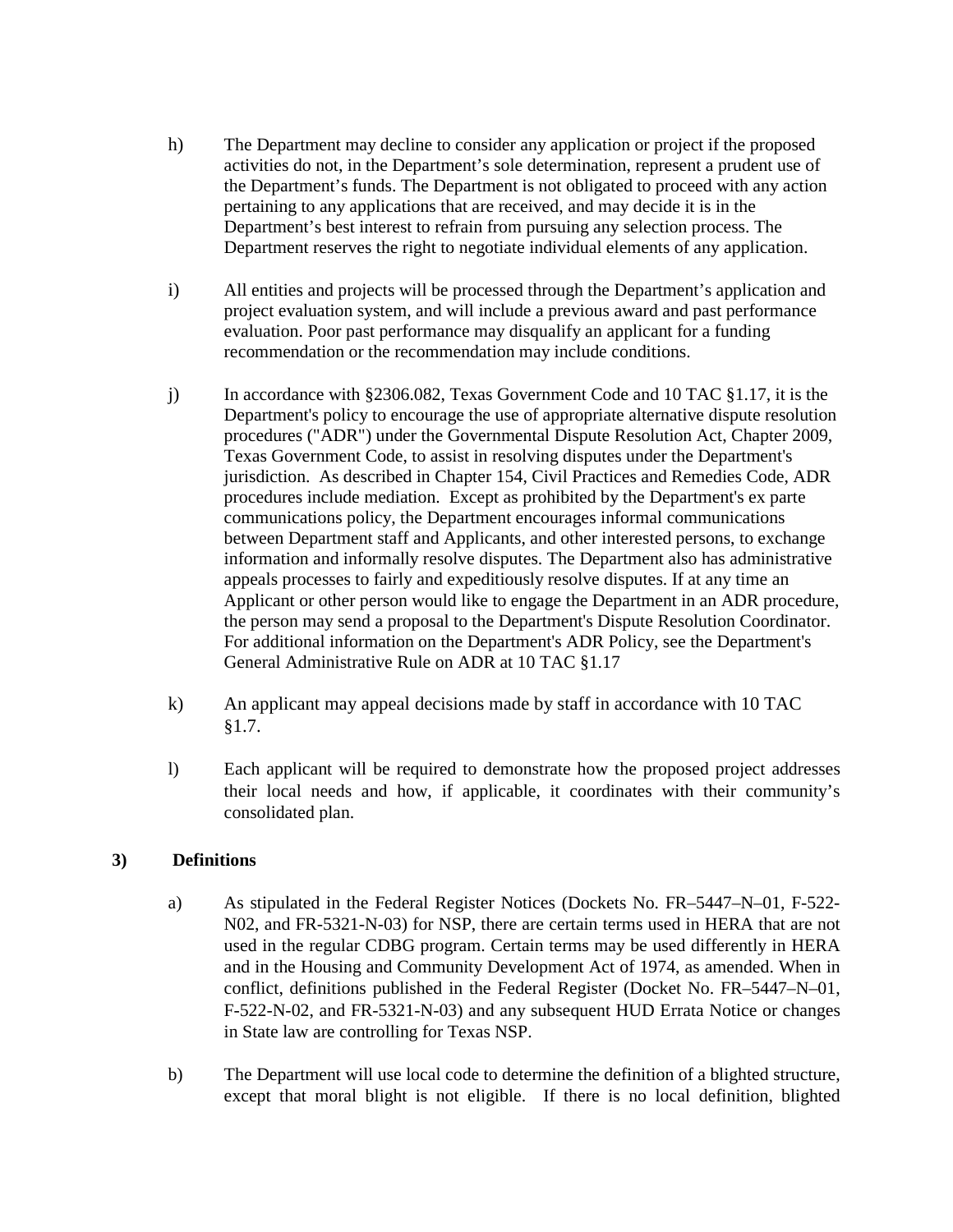structure shall mean when a structure exhibits objectively determinable signs of deterioration sufficient to constitute a threat to human health, safety, and public welfare.

c) Words and terms shall have the same meanings as in the Texas Administrative Code 10 TAC §9.2, unless the context clearly indicates otherwise or as revised in this NOFA.

# **4) Limitations on Funds**

- a) In order to avoid allocating small amounts of funding that would likely have no meaningful impact on stabilizing of property values, the minimum award amount to an eligible project cannot be less than \$15,000. The minimum award for a rental project consisting of five or more units cannot be less than \$250,000.
- b) In order to encourage investment of other sources of funding and to encourage the participation of multiple applicants, the maximum number of projects that can be in pending review status with Texas NSP1-PI funds for any applicant at any one time is three (3). This limit may be waived for applicants assisting troubled TDHCA properties, in the sole determination of the Department.
- c) Department-authorized pre-award costs for predevelopment activities, including but not limited to legal, architectural, engineering, appraisal, surveying, environmental, and market study fees, may, at the sole discretion of the Department, be reimbursed if incurred before the effective date of a Contract so long as the costs are in accordance with 24 CFR §§570.201-207 or §570.282(a) through (d) and 24 CFR Part 58 and the limitations herein.
- d) Additional limitations as defined in HERA, Section 1497 of the Wall Street Reform and Consumer Protection Act of 2010 (Pub. L. 111-203, approved July 21, 2010) "Dodd-Frank Act", and HUD NSP Notices regarding purchases, rehabilitation, and sales of properties, will be strictly enforced.
- e) The Department may adjust additional contract management benchmarks to ensure the proportionate use of funds to meet the federal mandates regarding serving households earning not more than 50% of AMI, discounts on acquisitions and timely use of funds, and other requirements, as applicable.
- f) Eligible Costs are limited to those listed in 24 CFR §570, Subpart C, 24 CFR §570, Subpart I, or as otherwise identified in the NSP *Federal Register* Notice or subsequent notices. No duplicate reimbursement of costs is allowed. Additionally, costs may only be reimbursed once per occurrence when providing both acquisition and construction assistance to the same Project or Activity.
- g) Nonprofit applicants for rental property may be eligible for a developer fee grant of up to 5% of the hard costs of the award.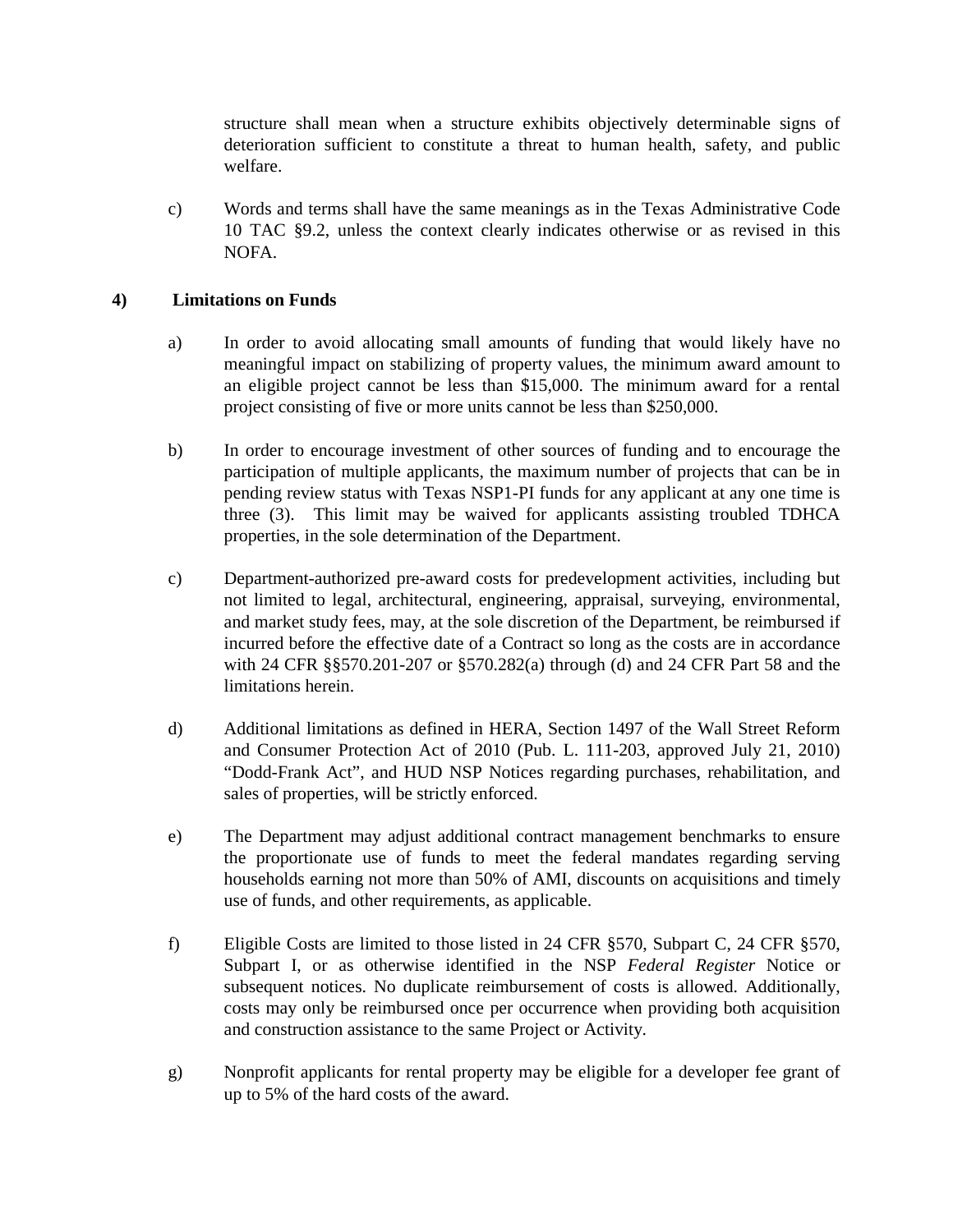h) Subgrantees must certify, and provide invoices or other documentation, that the amount being reimbursed is for the actual amount of costs, including Activity Delivery costs.

# **5) Eligible and Ineligible Applicants**

- a) Unless otherwise limited in this NOFA, eligible applicants are nonprofit organizations recognized by the Texas Secretary of State and required by federal regulation to use 24 CFR Part 84, units of general local government, special purpose units of government (including public housing and regional planning authorities), and Housing Finance Corporations authorized under the provisions of the Texas Housing Finance Corporation Act, Texas Government Code, Chapter 394.
- b) Subgrantees under Texas NSP1, Texas NSP-R, and Texas NSP3 must have successfully met all contract milestones and thresholds as of the date of application and be in compliance with those contracts in order to be eligible to apply under this NOFA; additionally, subgrantees must not be out of compliance with any and all TDHCA contracts at the time of award.
- c) The following violations will cause an Applicant and/or any Applications they have submitted to be ineligible:
	- i. The Applicant is an Administrator of a previously funded Contract for which Department funds have been partially or fully deobligated due to failure to meet contractual obligations during the 12 months prior to application submission date; an exception may be made at the discretion of the Department if the deobligation was voluntary, part of project closeout, or the remainder was completed on a subsequent Contract;
	- ii. The Applicant has failed, (within the reasonable time allotted for response), to submit a response to provide an explanation, evidence of corrective action or a payment of disallowed costs or fees as a result of a monitoring review;
	- iii. The Applicant is delinquent on any loan payment or fee due to the Department on the date of the previous participation review in conducted;
	- iv. The Applicant has been or is barred, suspended, or terminated from procurement in a state or federal program or listed in the List of Parties Excluded from Federal Procurement or Non-Procurement Programs or has otherwise been debarred by HUD or the Department;
	- v. The Applicant has violated the State laws regarding ethics, including revolving door policy;
	- vi. The Applicant has been convicted of a state or federal felony crime involving fraud, bribery, theft, misrepresentation of material fact, misappropriation of funds, or other similar criminal offenses within fifteen years preceding the Application deadline;
	- vii. The Applicant at the time of Application submission is subject to the following for which proceedings have become final: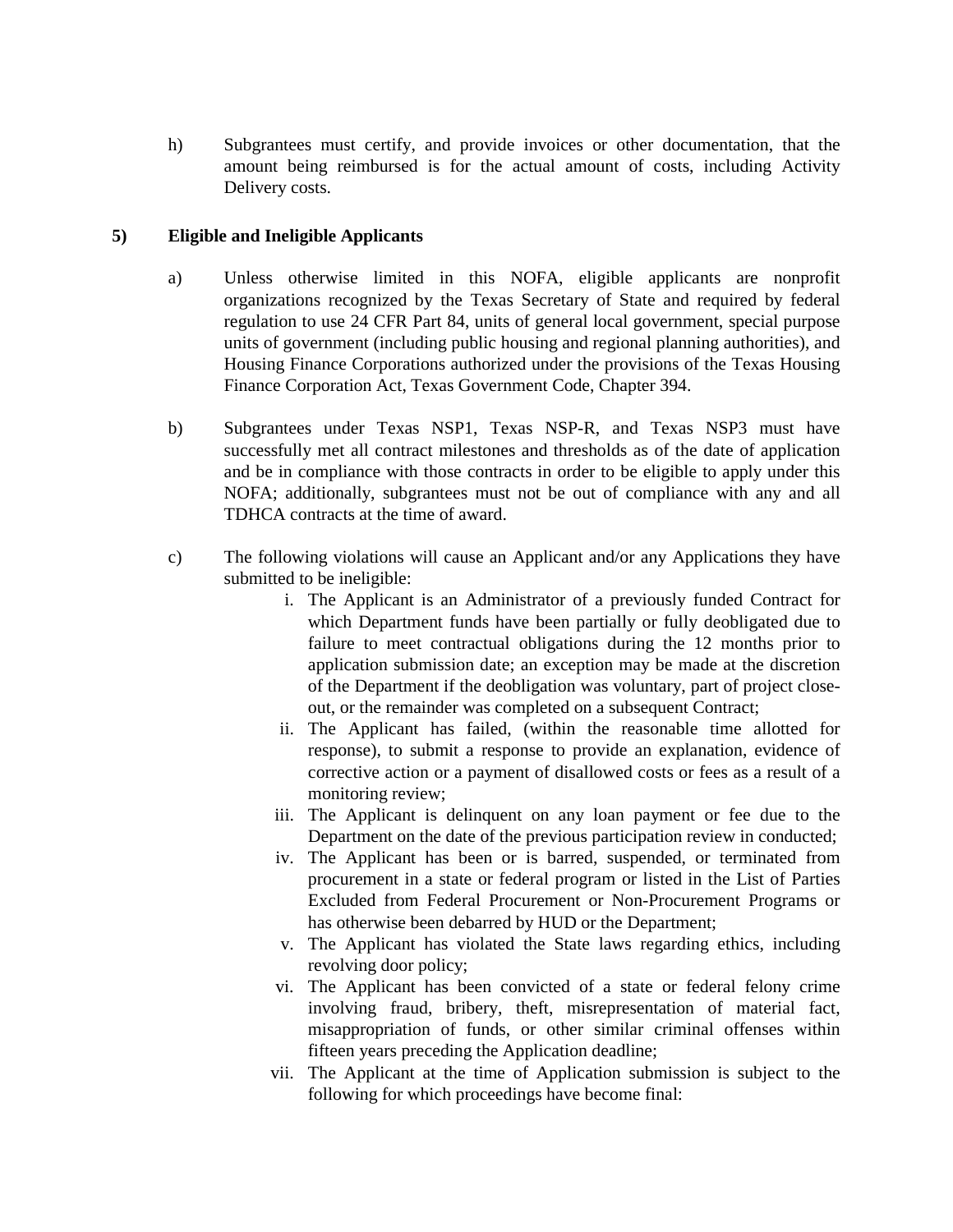- 1. An enforcement or disciplinary action under state or federal securities law or by the NASD;
- 2. A federal tax lien; or
- 3. Is the subject of an active enforcement proceeding with any governmental entity.
- viii. The Applicant or anyone that has controlling (51%) ownership interest in the development owner or developer that is active in the ownership or control of one or more other rent restricted rental housing properties in the state of Texas administered by the Department is in Material Noncompliance with the Land Use Restriction Agreement (LURA) (10 TAC §60.121); and
	- ix. Any Application that includes financial participation by a Person who, during the five-year period preceding the date of the bid or award, has been convicted of violating a federal law in connection with a contract awarded by the federal government for relief, recovery, or Reconstruction efforts as a result of Hurricanes Rita or Katrina or any other disaster occurring after September 25, 2005, or was assessed a federal civil or administrative penalty in relation to such a contract.

# **6) Eligible and Prohibited Activities**

- a) The use of NSP1-PI grant and/or loan funds must constitute an eligible use under HERA and this NOFA. Most of the activities eligible in NSP represent a subset of the eligible activities under 42 U.S.C. §5305(a). The NSP eligible uses must be correlated with CDBG-eligible activities. Eligible activities are described further in Section 7.
- b) Prohibited activities include, but are not limited to:
	- i. The direct payment of delinquent taxes, fees, or charges on properties to be assisted with NSP1-PI funds;
	- ii. The payment of any cost that is not eligible under 24 CFR §§570.201- 570.207 or §570.482(a) through (d);
	- iii. Assistance to persons who owe payments identified by the Comptroller of Texas as relevant (including, but not limited to, child support, student loans, and delinquent taxes); or
	- iv. Assistance to any household whose property is subject to tax liens and/or judgment liens in favor of the State of Texas.
- c) NSP1-PI Homebuyer Financing is not available for investor purchases. The property financed must be the household's primary home.
- d) **Audit Requirements:** An applicant is not eligible to apply for funds or any other assistance from the Department unless a past audit or Audit Certification Form has been submitted to the Department in a satisfactory format on or before the application deadline for funds or other assistance per 10 TAC §1.3(b). This is a threshold requirement outlined in the application, therefore applications that have outstanding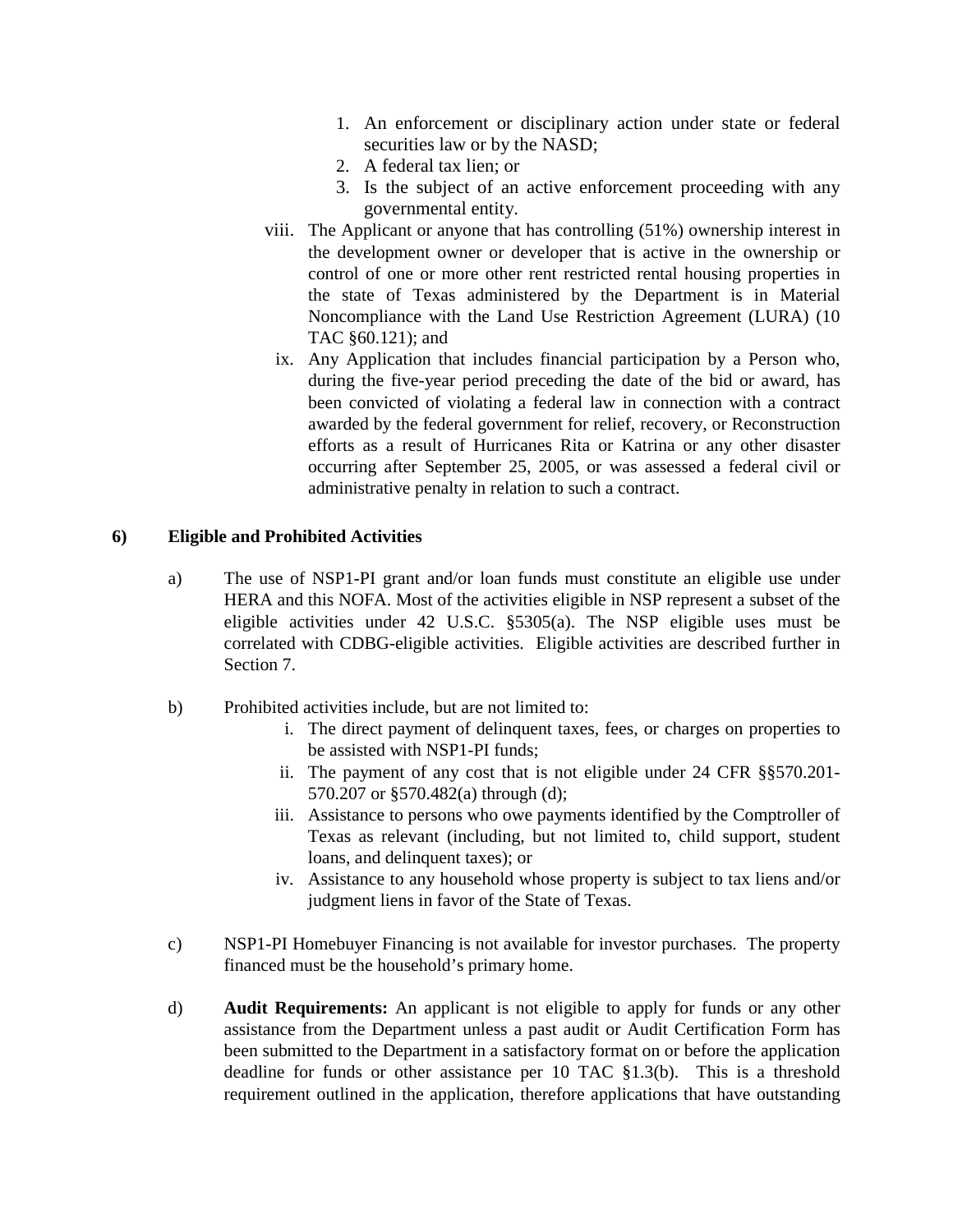past audits will be disqualified. Staff will not recommend applicants for funding to the Department's Governing Board unless all unresolved audit findings, questions or disallowed costs are resolved per 10 TAC §1.3(c).

# **7) Eligible Activities**

### **a) Financing Mechanisms**

*Activity Type: NSP Eligible Use (A) Establish finance mechanisms for purchase and redevelopment of foreclosed upon homes and residential properties. CDBG Eligible Activities: 24 CFR §570.206 Activity delivery costs; Also, the eligible activities listed here to the extent financing mechanisms are used to carry them out: 24 CFR §570.201 (a) Acquisition, (b) Disposition, (n) Homeownership Assistance; 24 CFR §570.202 Rehabilitation.*

This activity will provide affordable ownership or rental opportunities by providing financing mechanisms to subgrantees or individual homebuyer to purchase or facilitate the purchase of foreclosed homes or residential property.

TDHCA will make permanent mortgage financing and homebuyer assistance available to low, moderate, and middle income households purchasing foreclosed homes. Qualifying households will work with subrecipient entities to identify appropriate properties and complete eligibility requirements. Subrecipients may offer financing for properties they have rehabilitated or constructed with Texas NSP1-PI funds, or for properties that homebuyers locate.

#### i. **Permanent Ownership Financing for Low-Income Households**

- 1. Households earning 50% or less AMI may obtain mortgage financing from TDHCA to purchase a foreclosed single-family home or residential property. Mortgage loans will be fullyamortized over 30 years with a zero percent (0%) interest rate. Fully amortizing scheduled repayment will be as set forth in loan documents executed at loan closing. Closing costs may be financed, up to 100% of the combined loan to value. Households may combine NSP1-PI permanent financing with homebuyer assistance from NSP1, NSP-R, NSP1-PI or other sources.
- 2. A minimum investment of no less than \$500 will be required from all homebuyers receiving financing assistance through the Texas NSP1-PI. Households participating in an approved self-help housing program may be allowed to substitute "sweat equity" for the investment requirement.
- 3. All homebuyers accessing NSP1-PI permanent financing will be required to meet Texas NSP Homebuyer Financing Guidelines.
- 4. All homebuyer properties assisted with NSP1-PI funds must meet Housing Quality Standards.
- 5. All NSP1-PI assisted ownership units must pass inspection by a licensed Texas Real Estate Commission (TREC) inspector prior to occupation.
- **ii. Down Payment Assistance for Low, Moderate and Middle Income**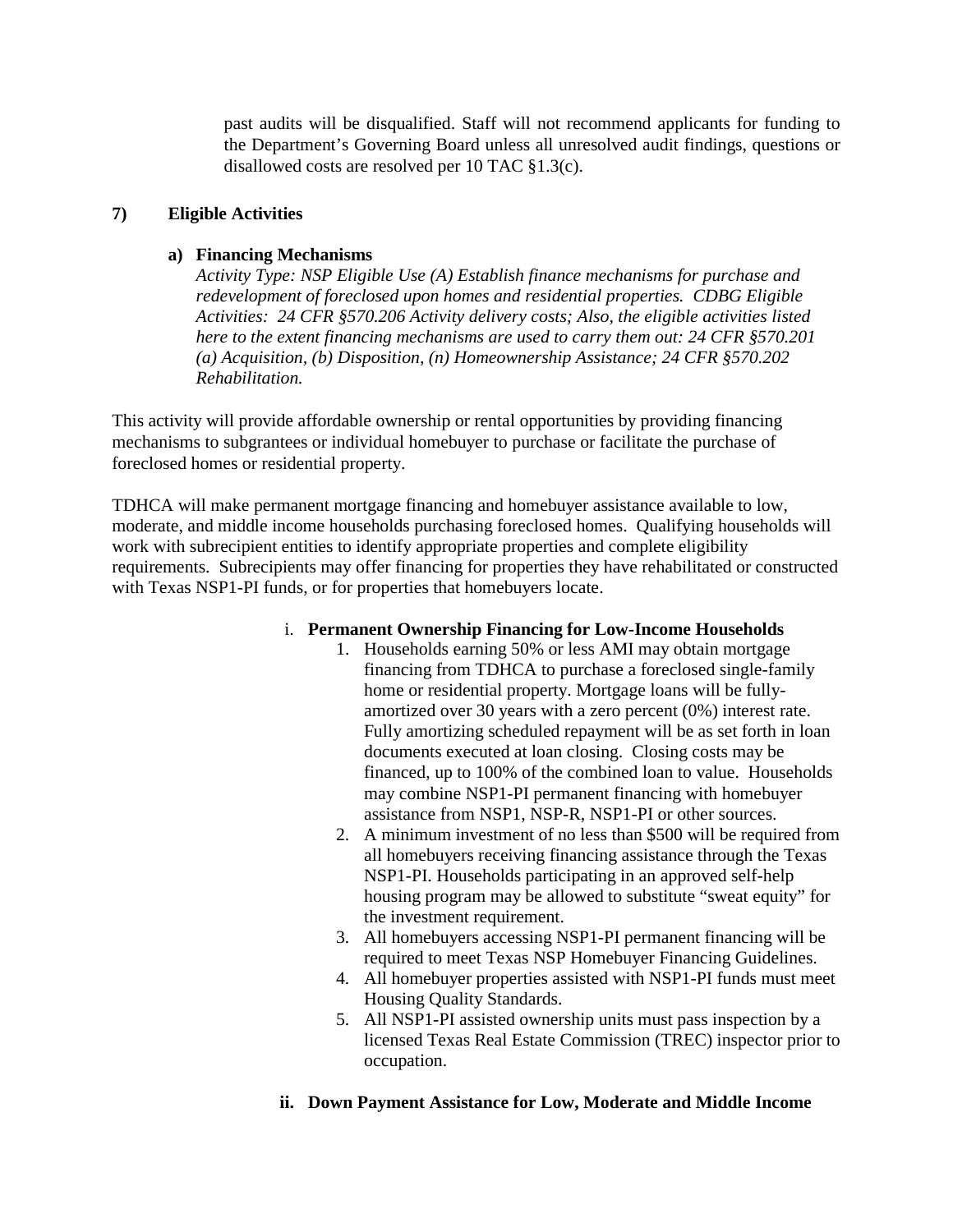#### **Households**

- 1. Households with income levels less than 120% of the AMI will be eligible to access Texas NSP1-PI funds for down payment assistance, reasonable closing costs, principal reductions, and gap financing.
- 2. Assistance of up to \$30,000 will be available to assist in qualifying for private mortgage financing. Homebuyer Assistance will be in the form of a 2<sup>nd</sup> or 3<sup>rd</sup> position lien, zero percent (0%) interest, deferred-payment forgivable loan, with the principal reducing every year that the homebuyers' occupy the home. A minimum investment of no less than \$500 will be required from all homebuyers receiving permanent financing assistance through the Texas NSP1-PI. Households participating in an approved selfhelp housing program may be allowed to substitute "sweat equity" for the down payment requirement.
- 3. The full amount of an NSP1-PI Land Bank loan maybe provided to an eligible homebuyer as Homebuyer Assistance, under the same terms and conditions as described above. The amount of Homebuyer Assistance will be the lesser of the Land Bank loan on the property or \$30,000.
- 4. All homebuyer properties assisted with NSP1-PI funds must meet Housing Quality Standards.
- 5. All NSP1-PI assisted ownership units must pass inspection by a licensed Texas Real Estate Commission (TREC) inspector prior to occupation.
- iii. **Affordability Period**: The Texas NSP1-PI has adopted the federal program standards for continued affordability at 24 CFR 92.254, as a minimum. The ability of TDHCA to enforce this requirement for the full affordability period will be secured with a recapture provision in the loan documents in form and substance satisfactory to TDHCA and its counsel.

| <b>Homeownership Assistance</b><br><b>Amount Per Unit</b> | <b>Minimum Period of</b><br><b>Affordability in Years</b> |
|-----------------------------------------------------------|-----------------------------------------------------------|
| Under \$15,000                                            |                                                           |
| Over \$15,000                                             |                                                           |

#### **Affordability Periods for Texas NSP1-PI Homebuyer Assistance**

iv. **Repayment:** The NSP1-PI homebuyer assistance and permanent financing loans are to be repaid if any of the following occurs before the end of the loan term: resale of the property; refinance of the first lien; repayment of first lien or if the unit ceases to be the assisted household's principal residence. The amount of recapture will be based upon the recapture provision at 24 CFR §92.254(a)(5)(ii). For HBA, recapture of the amount of the NSP investment is reduced on a *pro rata* share based on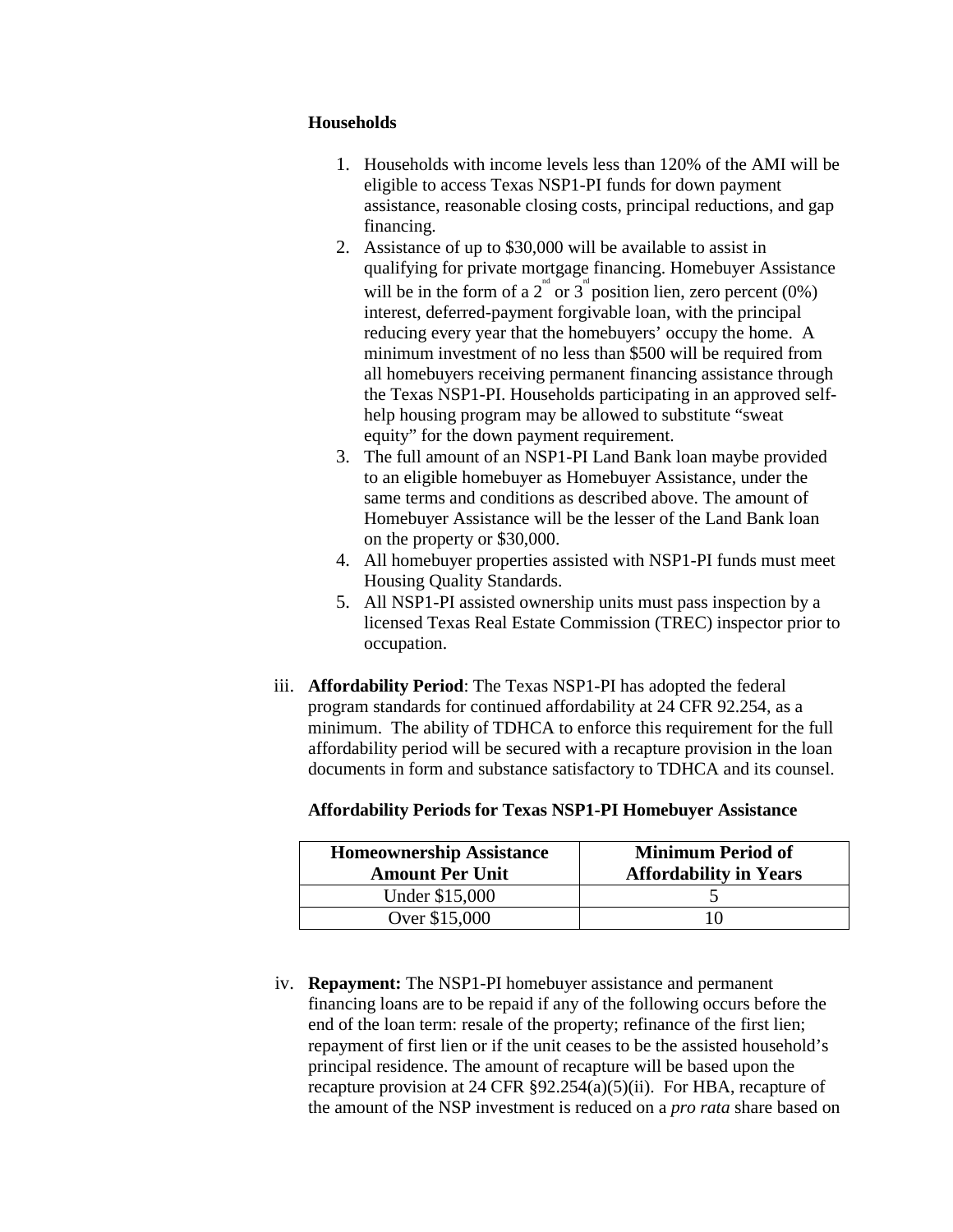the time the homeowner has owned and occupied the unit measured against the required affordability period, otherwise recapture will be based on the loan balance. The recapture amount is subject to available shared net proceeds in the event of sale or foreclosure of the housing unit.

- v. **Restrictions:** The following loan requirements are imposed for all households receiving NSP1-PI financing:
	- 1. No adjustable rate mortgage loans (ARMs) or interest rate buydown loans are allowed;
	- 2. All sources of financing may not exceed 100% combined loan to value;
	- 3. No subprime Mortgage Loans are allowed;
	- 4. Lenders must require the escrow of taxes and homeowners insurance;
	- 5. An origination fee and any other fees associated with the mortgage loan may [not exceed \\$2,500.00;](http://2,500.00) and,
	- 6. The debt to income ratio (back-end ratio), as defined in Fannie/Freddie conventional loan underwriting guidelines, may not exceed 45%.
	- 7. The housing ratio (front-end ratio) may not exceed the limits described in the Texas NSP Underwriting Guidelines for each type of purchase money mortgage.
	- 8. Subrecipients must ensure that each NSP1-PI assisted homebuyer who receives conventional financing from a third party obtains a mortgage loan from a lender who agrees to comply with the bank regulators' guidance for non-traditional mortgages (see, Statement on subprime Mortgage Lending issued by the Office of the Comptroller of the Currency, Board of Governors of the Federal Reserve System, Federal Deposit Insurance Corporation, Department of the Treasury, and National Credit Union Administration). NSP-assisted homebuyers may not receive subprime mortgage loans. Compliance must be documented in the records maintained for each homebuyer.
	- 9. Properties purchased with NSP1-PI assistance must be the household's primary residence within 30 days of closing the mortgage loan and throughout the affordability period.
	- 10. The Texas NSP will follow the Single Family Mortgage limits set under the February 2008 edition of Section 203(b) of the National Housing Act. Eligible entities may, with written approval of the Department, utilize as a mortgage limit the most recent 95% of Actual Median Sales for each county as promulgated by HUD. If HUD changes this requirement for the HOME program, Texas NSP will change as well. The current limit may be found on the HUD website,

[http://www.hud.gov/offices/cpd/affordablehousing/programs/hom](http://www.hud.gov/offices/cpd/affordablehousing/programs/home/limits/max) [e/limits/max](http://www.hud.gov/offices/cpd/affordablehousing/programs/home/limits/max) price.cfm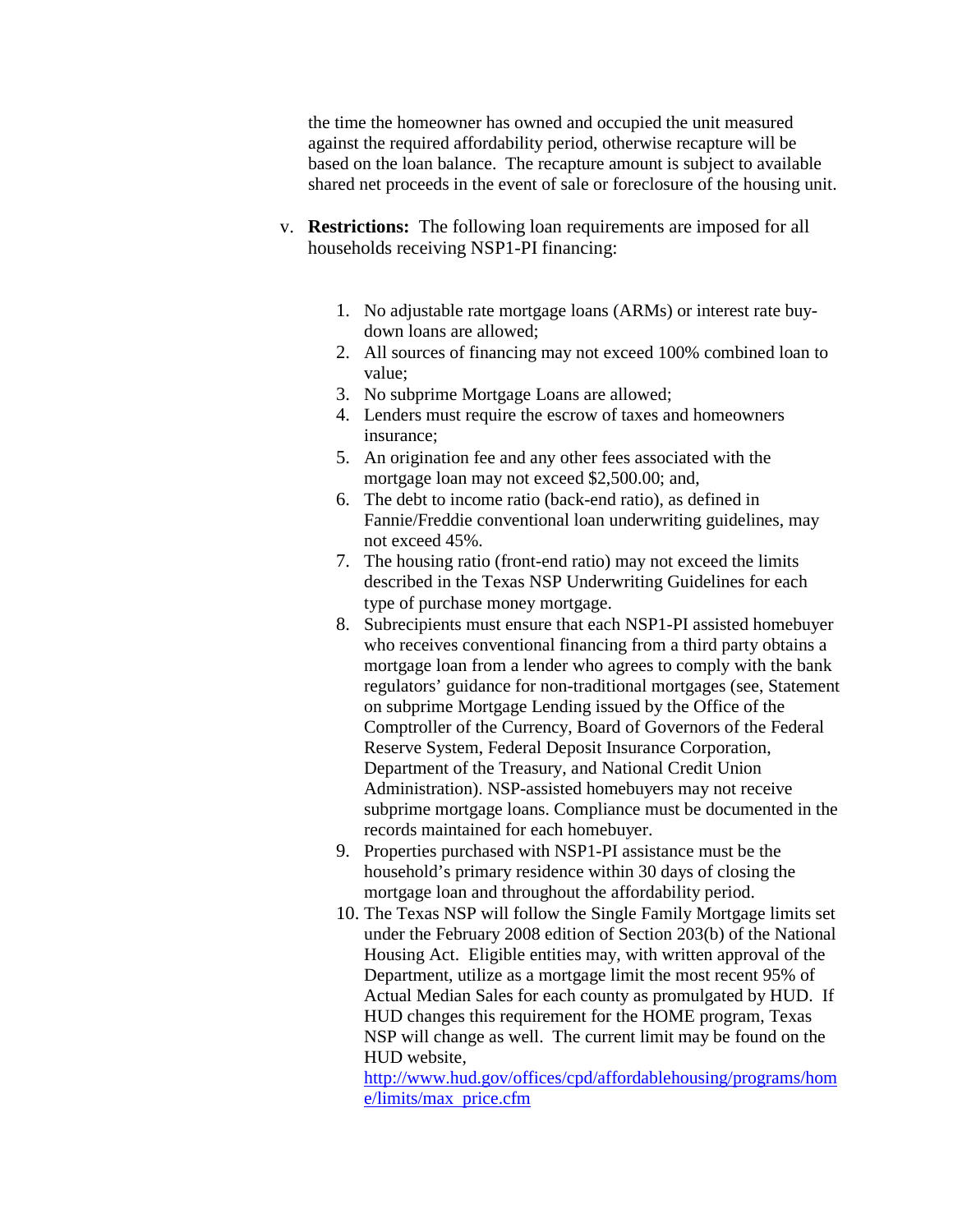- 11. The Texas Neighborhood Stabilization Program Homebuyer Financing Guidelines and Eligible Property Requirements will apply for all NSP1-PI homebuyer transactions.
- **vi. Homebuyer Counseling:** All NSP1-PI-assisted homebuyers will be required to provide evidence of completion of at least eight (8) hours of homebuyer counseling from a HUD-approved housing counseling agency before obtaining a mortgage loan. Evidence must include documentation describing the level of homebuyer counseling, including post purchase counseling.

### **vii. Rental (Single-family and Multifamily) Residential Property Financing:**

- **1.** The acquisition of foreclosed, abandoned, or vacant properties by developers to create affordable rental opportunities may be funded through a permanent loan with the Department. Financing terms will be dependent on the level of affordability provided. Activity Delivery Costs only apply to those entities awarded funds under a Subrecipient Agreement, not those applicants awarded under a Developer Agreement.
	- **i)** Properties of four or fewer units, leased to households at or below 50% of AMI will be eligible for financing through a loan at zero (0%) interest, fully amortized over 30 years through the Department, for eligible units. Activity Delivery Costs will be granted.
	- **ii)** Properties of four or fewer units leased to households at or below 30% of the Area Median Family Income will be eligible for zero percent (0%) interest, deferred forgivable financing of no more than \$30,000 per unit. Any remaining amount over \$30,000 per unit may be financed with a loan at zero percent (0%) interest, fully amortized over 30 years. The principal balance of the subordinate notes will be reduced proportionately every year that the home is occupied by an eligible household. Activity Delivery Costs will be granted.
	- **iii**) Properties of five or more units leased to households at or below 50% of AMI will be eligible for financing, for an up to 30-year amortizing for up to 30 years loan, at an interest rate ranging from (0%) interest to (5% interest) to be determined by the Director of Real Estate Analysis. Activity Delivery Costs will be part of the loan, if applicable. Activity Delivery Costs for Developers only include Project Soft Costs, and do not include such items that are typically included in Developer "overhead."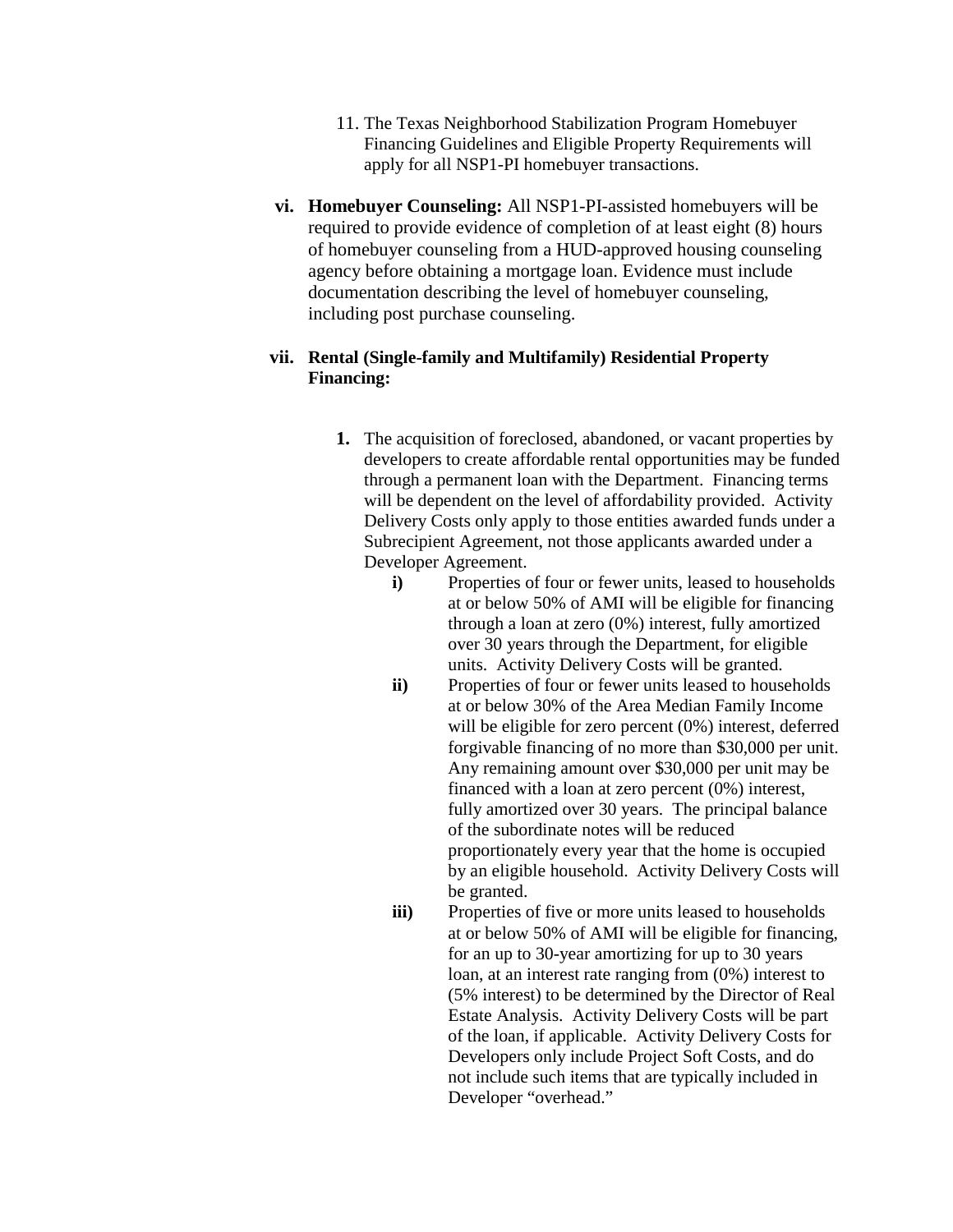- **iv)** Properties of five or more units leased to households at or below 30% of the AMI in rental properties will be eligible for loan at zero (0%) interest, fully amortized over 30 years deferred-payment forgivable loan, through the Department, with the principal reducing every year that the unit is occupied by an eligible household. Activity Delivery Costs will be part of the loan, if applicable. Activity Delivery Costs for Developers only include Project Soft Costs, and do not include such items that are typically included in Developer "overhead." No more than fifty percent (50%) of the NSP1-PI permanently financed units in a project may receive deferred-forgivable financing.
- **v)** If a Developer agrees to lease 30% of the NSP1-PI permanently financed units in a project to households at or below 30% of the AMI, the project may be eligible for up to 50% of the NSP1-PI to receive deferred-forgivable financing
- **vi)** At least 20% of the units in an assisted rental development must be leased to households at or below 120% of the AMI in order for any units to eligible for NSP1-PI permanent financing, regardless of affordability. Units leased to households over 50% of the AMI are not eligible for permanent NSP financing.
- 2. Eligible property types are limited to single-family homes and residential property including condominium units, cooperative units in mutual housing projects and multifamily residential property.
- 3. For rental properties the maximum per-unit subsidy amount and subsidy layering allowable under the HOME Program using Section 221(d)3 limits as defined as 24 CFR §92.250 will apply. If the HOME Program modifies this requirement, Texas NSP will follow the modification.
- 4. The TDHCA underwriting guidelines in 10 TAC §1.32 will be used, which set as a feasibility criterion a 1.15 debt coverage ratio minimum.
- 5. Properties will be restricted under a Land Use Restriction Agreement ("LURA"), or other such instrument as determined by the Department for these terms. Among other restrictions, the LURA may require the owner of the property to continue to accept subsidies which may be offered by the federal government, prohibit the owner from exercising an option to prepay a federally insured loan, prohibit the discrimination of renters using Section 8 Housing Choice Vouchers or any other comparable voucher program, or impose any of these and other restrictions as deemed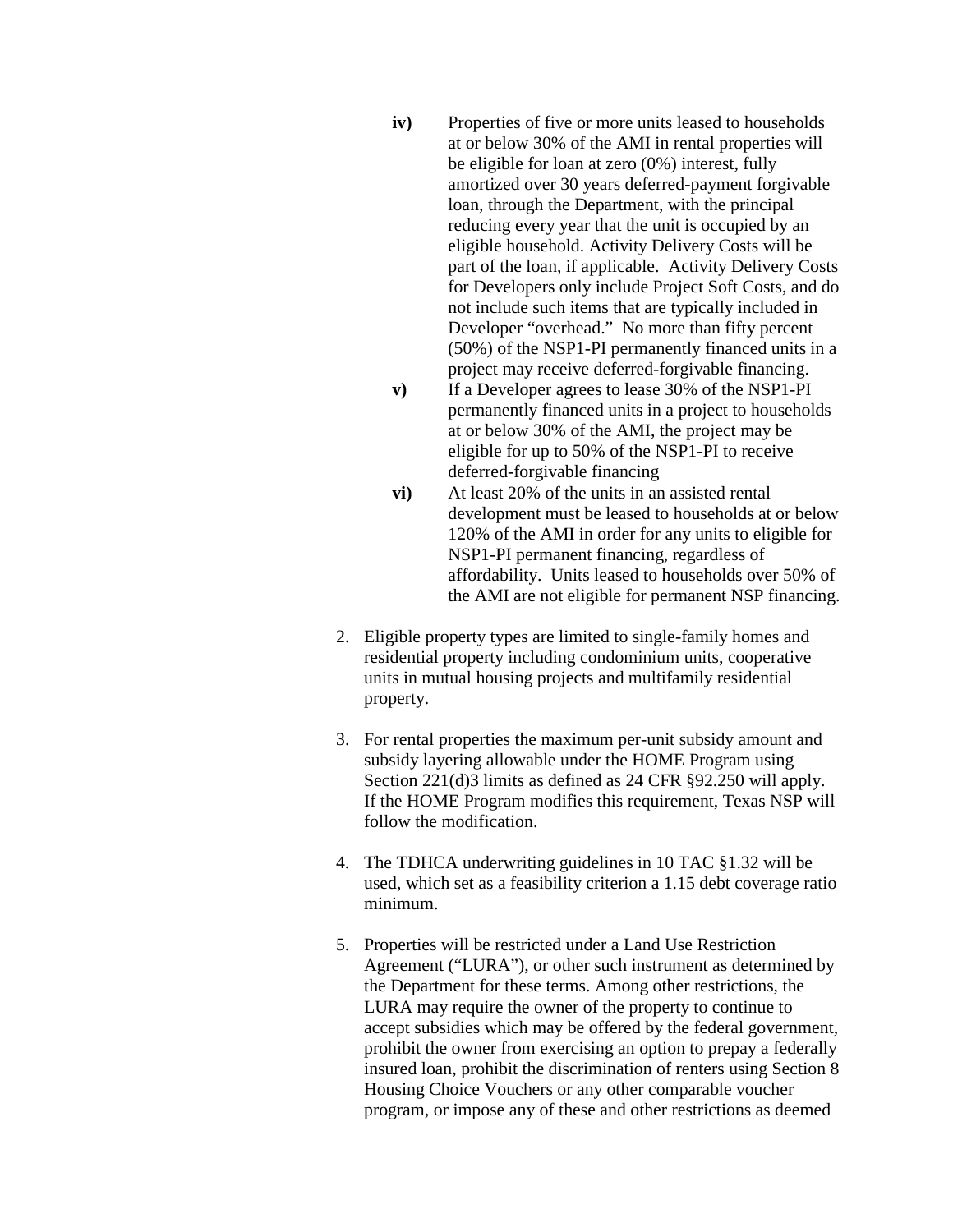necessary at the sole discretion of the Department in order to preserve the property as affordable housing on a case-by-case basis.

6. Affordability period requirements will apply to all assisted units. The federal NSP affordability period will be based on the amount of NSP funding per unit, and the remaining time period will be the State Affordability Period as outlined in Section 2306.269.

### **Federal Affordability Periods for Texas NSP1-PI Rental Properties**

|                                                                               | <b>Minimum Period</b><br>of Affordability<br>in Years |
|-------------------------------------------------------------------------------|-------------------------------------------------------|
| Rehabilitation or acquisition of existing housing<br>per unit: Under \$15,000 |                                                       |
| \$15,000 to \$40,000                                                          | 10                                                    |
| Over \$40,000                                                                 | 15                                                    |
| New construction or acquisition of newly<br>constructed housing               | 20                                                    |

**viii.** Activity Delivery Cost Limits: Activity Delivery costs for all financing mechanisms will be limited to 15% of the NSP hard costs per housing unit or Property. These Activity Delivery Cost Limits apply to Project Soft Costs for projects awarded under Developer Agreements.

#### **b) Purchase and Rehabilitation of Abandoned or Foreclosed Properties**

*Activity Type: NSP Eligible Use (B) Purchase and rehabilitate homes and residential properties that have been abandoned or foreclosed upon, in order to sell, rent or redevelop such homes and properties. CDBG Eligible Activities: 24 CFR §570.201(a) Acquisition, (b) Disposition; 24 CFR §570.202 Rehabilitation.*

- i. The acquisition and rehabilitation of foreclosed and abandoned single-family and multifamily residential properties by subgrantees will be funded through a loan with the Department. Awardees must sell or lease properties to eligible Low, Moderate, and Middle Income households within six (6) months of completion of rehabilitation or by November 30, 2013, whichever is sooner.
- ii. A home or residential property has been foreclosed upon if any of the following conditions apply: a) the property's current delinquency status is at least 60 days delinquent under the Mortgage Bankers of America delinquency calculation and the owner has been notified of this delinquency, or b) the property owner is 90 days or more delinquent on tax payments, or c) under state, local, or tribal law, foreclosure proceedings have been initiated or completed, or d) foreclosure proceedings have been completed and title has been transferred to an intermediary aggregator or servicer that is not an NSP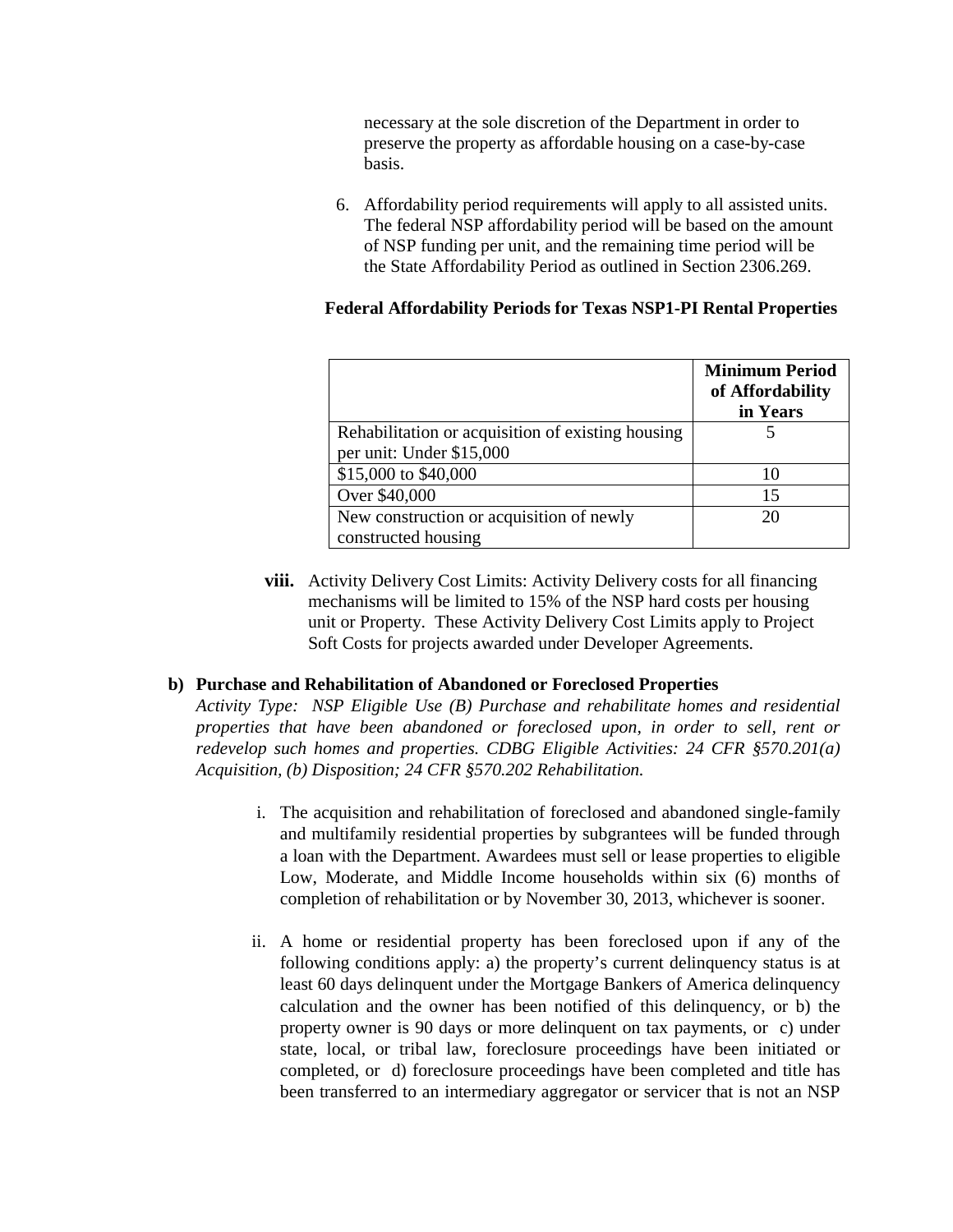grantee, subrecipient, contractor, developer, or end user.

- iii. A home or residential property is abandoned property if either 1) mortgage, tribal leasehold, or tax payments are at least 90 days delinquent, or b) a code enforcement inspection has determined that the property is not habitable and the owner has taken no corrective action within 90 days of notification of the deficiencies, or c) the property is subject to a court-ordered receivership or nuisance abatement related to abandonment pursuant to local law.
- iv. Homes must be re-sold to eligible households at the lesser of the total development costs or the appraised value after rehabilitation.
- v. Rehabilitated residential property must result in permanent housing.
- vi. Rehabilitation includes activities and related costs as described in 24 CFR *§*570.202(b), but limited to the improvement or modification of an existing residential property through an alteration, addition, or enhancement including the demolition of an existing residential property and the reconstruction (rebuilding of a structure on the same site in substantially the same manner) of residential property.
- vii. Abandoned and foreclosed properties that have been purchased and rehabilitated, or reconstructed under this activity may be eligible for financing under the same terms and conditions described under Use A—Financing Mechanisms.
- viii. Activity Delivery Cost Limits: Activity Delivery costs for acquisition-only activities will be limited to 20% of the hard costs per housing unit or property. Purchase and Rehabilitation and Rehabilitation only projects will be limited to 25% of the NSP hard costs per housing unit or property.

#### **c) Land Bank**

*Activity Type: NSP Eligible Use (C) Establish land banks for home and residential properties that have been foreclosed upon. CDBG Eligible Activities: 24 CFR §570.201 (a) Acquisition and (b) Disposition*

- i. A land bank may be established by subrecipients to assemble, manage temporarily, and dispose of properties for the purpose of stabilizing neighborhoods and encouraging reuse or redevelopment of the properties. Developers may not establish land banks.
- ii. Financing of Land Bank properties will be available in the form of an up to ten (10) year, deferred payable loan.
- iii. Release of the Land Bank lien for sale to a homebuyer will be conditioned on: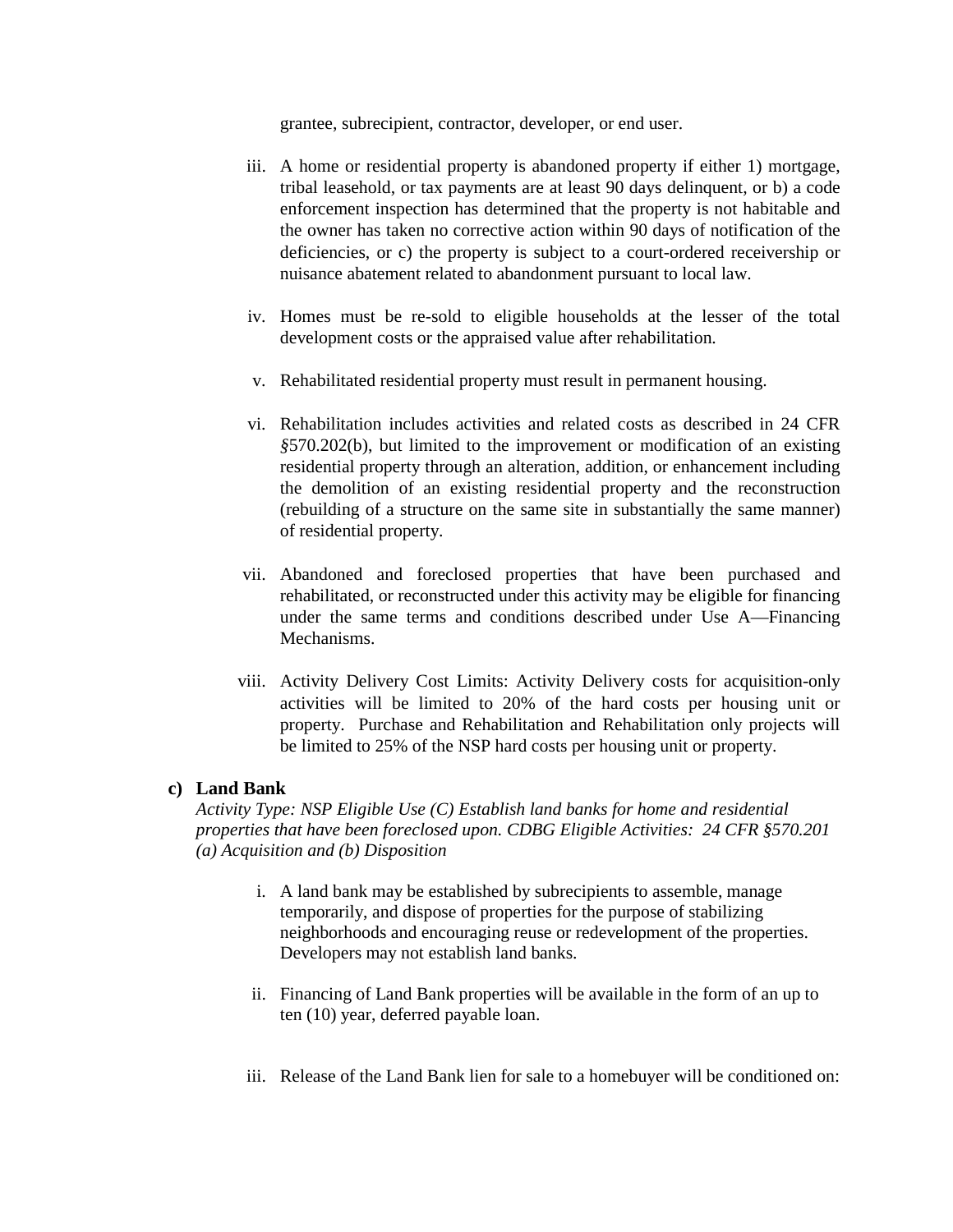- 1. Repayment of the loan (unless it is rolled over to the homebuyer);
- 2. Appraisal and documentation of total development cost and documentation that sales price is the maximum of the lower of the two;
- 3. Documentation of homebuyer counseling;
- 4. HQS and a TREC inspection; and
- 5. Verification of income requirements for the homebuyer.
- iv. The full amount of the NSP1-PI Land Bank loan may be provided to an eligible homebuyer as NSP1-PI Homebuyer Assistance, up to the programmatic maximum of \$30,000. All conditions for Homebuyer Assistance described in this NOFA will apply.
- v. Properties held in a Land Bank with NSP1-PI financing are not eligible for interim rental use.
- vi. Subrecipients are limited to the types of properties that may be acquired using land bank funding in the following manner:
	- 1. Properties must be located within an eligible census tract in which 51% or more of the households are at AMI of 120% or less;
	- 2. Acquired properties must meet the HUD definition of foreclosed; and
	- 3. NSP1-PI Land Bank properties may be held for no more than 10 years without obligating the property to a specific, eligible redevelopment in accordance with NSP1-PI requirements.
- vii. Land bank funding may only be used to acquire and dispose of eligible properties. NSP1-PI funds may also be used for basic, reasonable maintenance intended to stabilize the property and for the temporary management of the property which includes maintenance, assembly facilitating the redevelopment of and marketing of land banked properties. If the land bank is a governmental entity, it may also maintain foreclosed property that it does not own provided that it charges the owner of the property the full cost of the service or places a lien on the property for the full cost of the service.
- viii. Activity Delivery Cost Limits: Activity Delivery Costs for Land Banking will be limited to 25% of the NSP hard costs per housing unit or property. At the discretion of the Department, activity delivery costs exceeding per unit limits may be spread among the portfolio of properties in a landbank as long as the activity delivery costs do not exceed the respective percentages for the Eligible Use Budget line items.
- ix. Subrecipients will be required to submit a Land Bank Plan, describing project milestones, future redevelopment plans and potential fund sources. Subrecipients will be required to provide evidence of capacity to fund administrative activities for the Land Bank in subsequent years of the contract.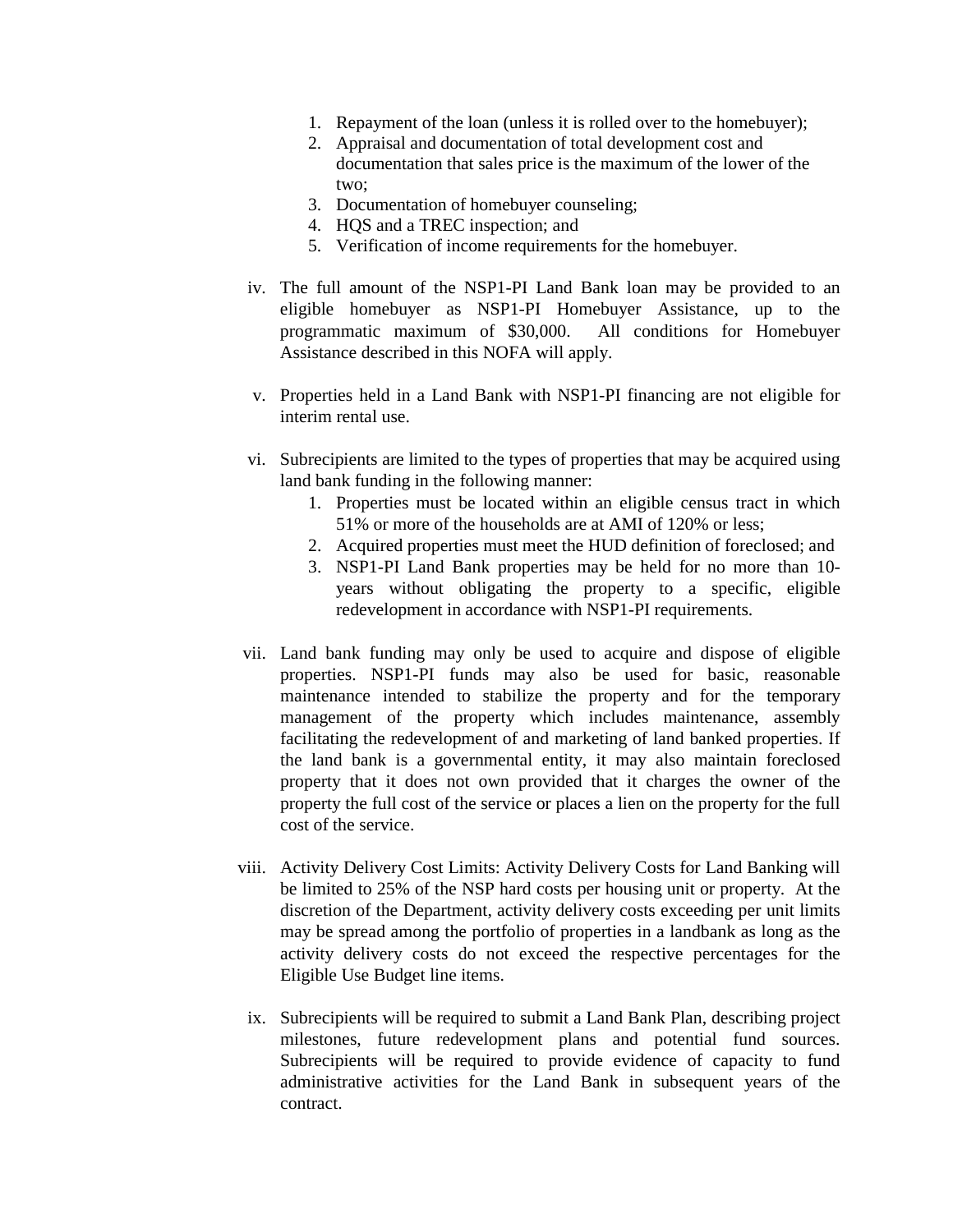#### **d) Clearance (Removal of Blight or Demolition)**

*Activity Type: NSP Eligible Use (D) Demolish Blighted Structures CDBG Eligible Activity: 24 CFR 570.201(d) Clearance of blighted structures only.* 

- i. Units of Local Government and Housing Finance Corporations may use this activity type under a subrecipient contract. Developers may not use this activity type. Nonprofit subrecipients may only use this activity type if it is a land banked property, or part of a redevelopment activity.
- ii. Clearance is intended to address areas of greatest need, where subrecipients can prove that blighted structures are affecting property values in the area and pose a threat to human health, safety, and public welfare. Local definition of blight may be applied, with the exception of a finding of "moral blight". Funds to complete demolition activities not associated with acquisition, rehabilitation, or redevelopment will be provided as a grant.
- iii. This activity cannot be utilized to meet the federal low income target requirement for 50% AMI, but may be used in conjunction with other eligible activities.
- iv. Blighted structures to be removed should be located in eligible census tracts, in which 51% or more of the households are at or below 120% of the AMI.
- v. Subrecipients may reserve NSP1-PI demolition funds to remove blighted structures on properties they do not own, provided they are granted authority under law. Applicants may be required to demonstrate that all notice periods have concluded before reserving demolition funds and certify that there are no pending appeals against the demolition or that an elected judge or an appointed municipal judge in a court of record has approved the demolition.
- vi. If the subrecipient will record a lien on the property after demolition in accordance with local ordinance or custom, program income created by the lien must be returned to TDHCA upon receipt. HUD requires a LURA to be filed if the total federal investment in a property is \$25,000 or greater. TDHCA may require specific language to be included in demolition liens, providing for return of program income, or the subrecipient may be subject to a deferred, payable, unsecured note at zero percent (0%) interest, equal to the amount of the demolition costs.
- vii. Activity Delivery Costs: Activity Delivery Costs directly associated with the activity of clearance are limited to 10% of the hard costs required to carry out the activity.

#### **e) Redevelopment**

*Activity Type: NSP eligible use (E) Redevelop Demolished or Vacant Properties CDBG*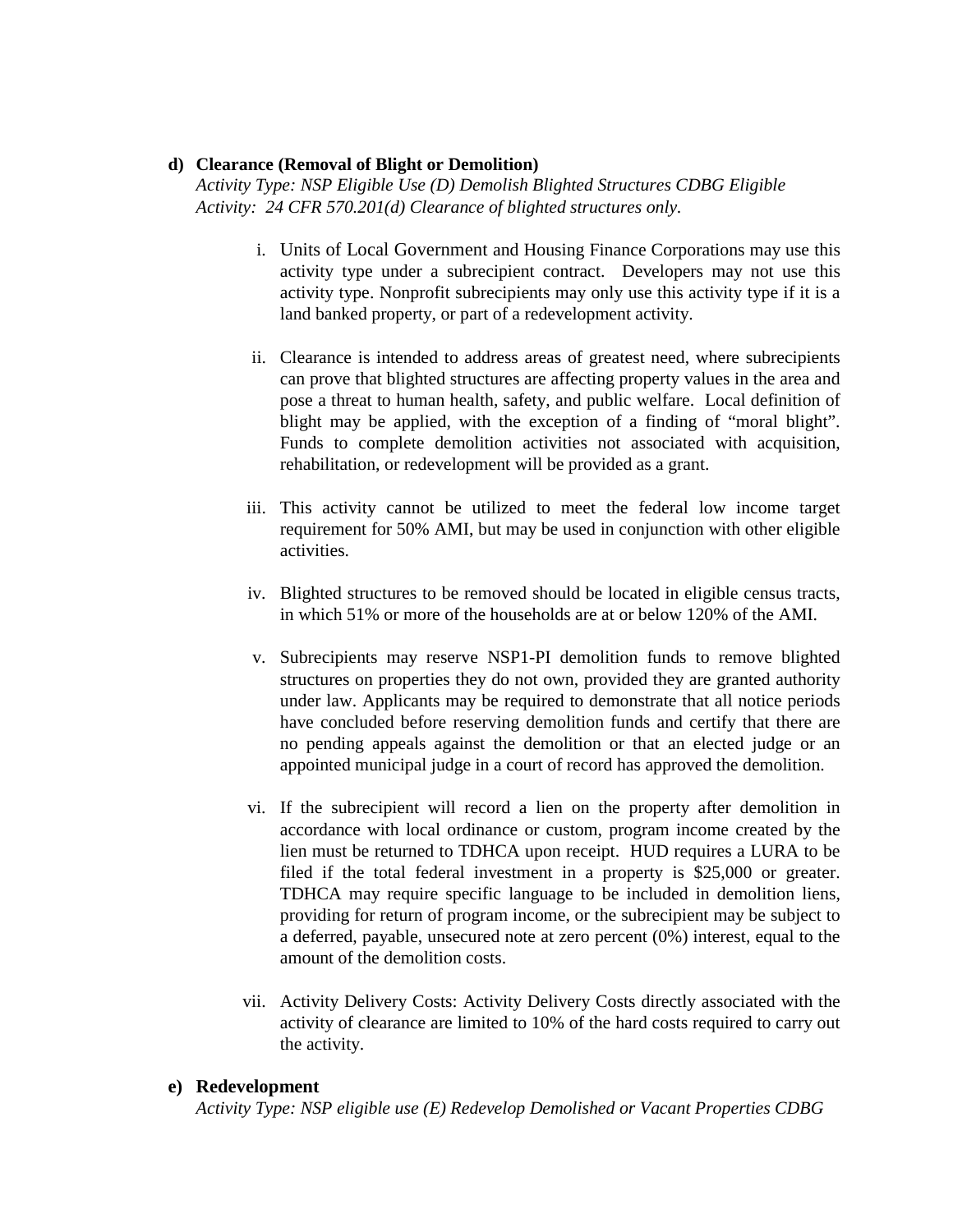*Eligible Activities: 24 CFR §570.201(a) Acquisition, (b) Disposition, (i) Relocation, (n) Homeownership Assistance* 

- i. Redevelopment of demolished or vacant properties will address areas of greatest need throughout the state, where vacant properties are contributing to declining land values. Eligible redevelopment activities include acquisition, rehabilitation and new construction of housing for eligible ownership or rental use as permanent housing.
- ii. Properties must be sold to eligible households at the lesser of a price no higher than the cost to acquire and construct the home (some activity delivery costs associated with the sale of the property may be included) or the postrehabilitation appraised value.
- iii. Demolition as part of redevelopment is an eligible project expense, but it is limited to 10% of the NSP1-PI hard costs. The requirements regarding demolition described herein will apply.
- iv. "Vacant properties" includes both vacant land and properties with vacant structures on the land; however, vacant land must be infill properties or previously developed. "Greenfield" sites may not be acquired under Eligible Use (E).
- v. Activity Delivery Cost Limits: Activity Delivery costs for acquisition-only activities will be limited to 20% of the hard costs per housing unit or property. Activity Delivery costs for Redevelopment will be limited to 25% of the NSP hard costs per housing unit or property. These Activity Delivery Cost Limits apply to Project Soft Costs for projects awarded under Developer Agreements.

# **f) General Requirements for All Activities**

i. **Income Targeting**: All NSP1-PI activities must benefit low, moderate and middle-income households as defined in the NSP Notice  $(< 120\%$  of AMI). All NSP funded rental units must benefit households at less than or equal to 50% AMI, unless prior approval is received from the Department.

# ii. **Program Income:**

1. Subrecipients shall not retain any Program Income (as defined at 24 CFR §570.500 (a) (1)) but not including the exclusions found at 24 CFR §570.500 (a)(4) of any kind however derived, including the retention of Program Income to fund other eligible Texas NSP activities. Any program income received from subrecipient activities utilizing Texas NSP1-PI funds must be returned to the Department within ten (10) business days. Revenue received by a private individual or other entity as a result of subrecipient activities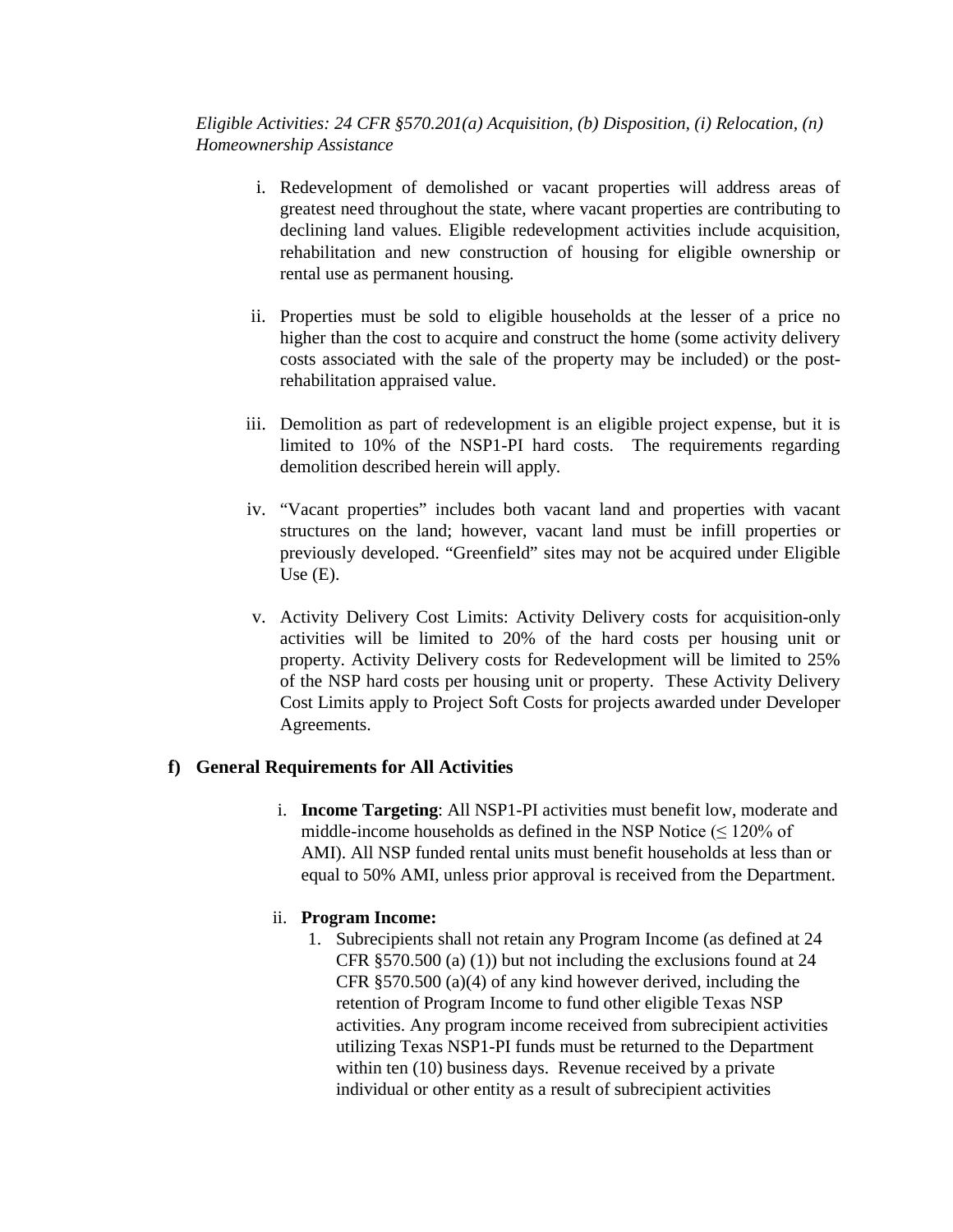involving NSP1-PI funds must also be returned to the Department within ten (10) business days. Unless otherwise stated herein the subrecipient shall comply with the requirements of 24 CF.R §570.489(e) to account for program income, repayments, and recaptured funds.

- 2. Developers shall not retain any project income. Project income includes, but is not limited to, the following:
	- a) Proceeds from the disposition by sale or longterm lease of real property purchased or improved with NSP funds;
	- b) Proceeds from the disposition of equipment purchased with NSP funds;
	- c) Payments of principal and interest on loans made using NSP funds,
	- d) Proceeds from the sale of loans made with NSP funds;
	- e) Proceeds from sale of obligations secured by loans made with NSP funds;
	- f) Interest earned on project income pending its disposition; and
	- g) Funds collected through special assessments made against properties owned and occupied by households *not* of low and moderate income, where the assessments are used to recover all or part of the NSP portion of a public improvement.
- 3. Project income does not include:
	- a) Gross income from the use or rental of real or personal property acquired by Developer with NSP funds, less costs incidental to generation of the income;
	- b) Gross income from the use or rental of real property, owned by the Developer, that was constructed or improved with NSP funds, less costs incidental to generation of the income;
	- c) Funds collected through special assessments used to recover the non-NSP portion of a public improvement;
	- d) Proceeds from fund raising activities carried out by Developer receiving NSP assistance; and
	- e) Proceeds from the disposition of real property acquired or improved with NSP funds after five years following the NSP Federal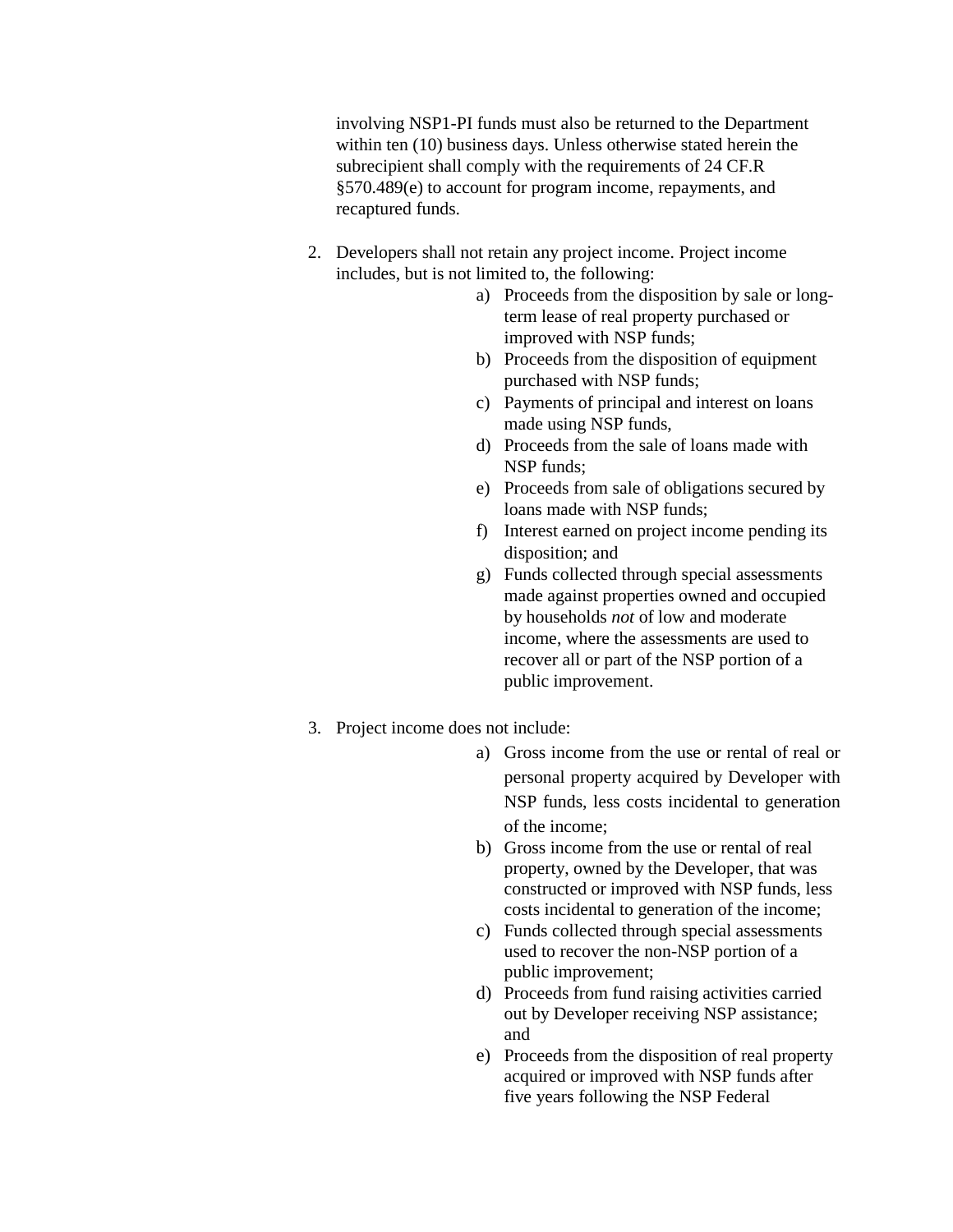#### Affordability Period.

- 4. Developer may not retain Project Income of any kind, however derived. When income is generated by an activity that is only partially assisted with NSP funds, the income shall be prorated to reflect the percentage of NSP funds used.
- 5. The Developer shall provide reports of income as requested by Department. Income derived from NSP funds under the contract must be submitted to Department within ten (10) business days of receipt.
- 6. Notwithstanding any provision in this section, no private individual, developer, or other entity will be unduly enriched by revenue generated with NSP funds. Any such enrichment will be considered Project Income received by a private individual, developer or other entity and must also be returned to the Department.
- iii. **Appraisals:** The current market appraised value means the value of a foreclosed upon home or residential property that is established through an appraisal made in conformity with either: 1) the appraisal requirements of the URA at 49 CFR Part 24.103. The appraisal must be completed or updated within 60 days of a final offer made for the property by a subgrantee or individual homebuyer. However, if the anticipated value of the proposed acquisition is estimated at \$25,000 or less, the current market appraised value of the property may be established by a valuation of the property that is based on a review of available data and is made by a person the grantee determines is qualified to make the valuation. Appraisers must follow the Uniform Appraisal Standards for Federal Land Acquisitions.
- iv. **Discount:** All NSP1-PI assisted foreclosed property acquisitions must attain the statutorily-required minimum 1% discount from the market appraised value, at the time of purchase. The discount is confirmed by an appraisal that meets NSP guidelines, as stated herein. Homebuyers purchasing foreclosed properties directly from the initial successor in interest must also attain the discount.
- v. **Protecting Tenants at Foreclosure:** Subgrantee and homebuyer purchases of property from the initial successor in interest in a foreclosure will be subject to Protecting Tenants at Foreclosure Act of 2009 (Public Law 111-22, Title VII) requirements and Recovery Act (Public Law 111- 5) requirements.
- vi. **Environmental Review:** Subgrantees must complete environmental review procedures and receive release of funds by TDHCA prior to purchase of any property or commencement of construction. In addition, before beginning construction the applicant will have (i) received all requisite building permits and approvals of the Plans, (ii) filed and/or recorded all requisite plats and other instruments and (iii) complied with all Legal Requirements and Environmental Laws required to be met prior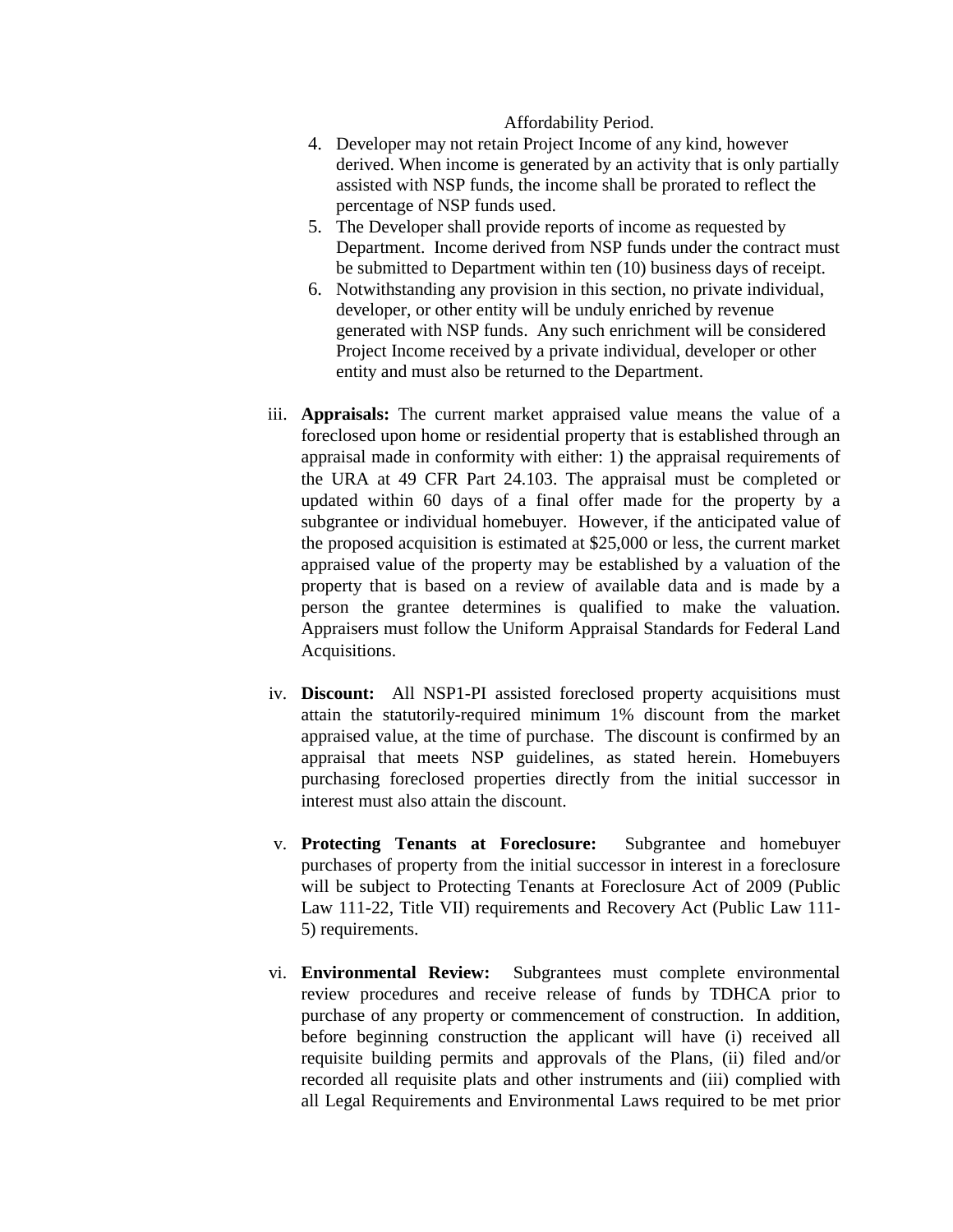to commencement of construction of the Improvements including, without limitation, all applicable restrictive covenants, zoning ordinances, subdivision and building codes, The Texas Asbestos Health Protection Rules, Texas Mold Assessment and Remediation Rules, the provisions of the Texas Windstorm Insurance Association, Chapter 2210 of the Insurance Code for applicable coastal counties flood disaster laws, applicable health and environmental laws and regulations and all other ordinances, orders or requirements issued by any state, federal or municipal authorities having or claiming jurisdiction over the property.

vii. **Contingency:** All projects, except for Demolition only and New Construction of Rental Property over five units, may include up to a 10% contingency of hard costs of construction for all activities. Demolition only projects may not include a contingency. Rental Property over five units may include up to a 7% contingency of hard costs of construction.

### **viii. Benchmarks:**

- 1. Subgrantees will have up to 60-days from the date of a complete reservation to close a transaction in accordance with their award.
- 2. All projects involving acquisition and rehabilitation/reconstruction are anticipated to close the acquisition transaction by March 1, 2012 and begin construction by May 1, 2012.
- 3. All projects must have expended and requested reimbursement of all the hard costs of construction by December 31, 2012.
- 4. More specific benchmarks may be developed per project via completion of the reservation process, or through underwriting of the loan.
- ix. **Eligible and Ineligible Property:** Eligible property types for NSP1-PI assistance are limited to single-family homes and residential property (property intended for residential purposes, *i.e.* zoned residential or where there is no zoning, residential use is consistent with deed restrictions and any other limiting factors) including condominium units, apartment units, cooperative units in mutual housing projects and multifamily residential property. All projects must have residential zoning or deed restriction at the time of project application. Further restrictions on property eligibility may apply according to the planned NSP activity. Blighted or vacant nonresidential properties may be assisted with NSP1-PI funds, but only as part of a new construction, rehabilitation or reconstruction activity of singlefamily homes and residential property. Manufactured Homes may be eligible for assistance if :
	- a) The unit complies with the Texas Manufactured Housing Standards Act under Chapter 1201 of the Texas Occupation Code;
	- b) The unit is permanently installed in accordance with the Texas Manufactured Housing Standards Act;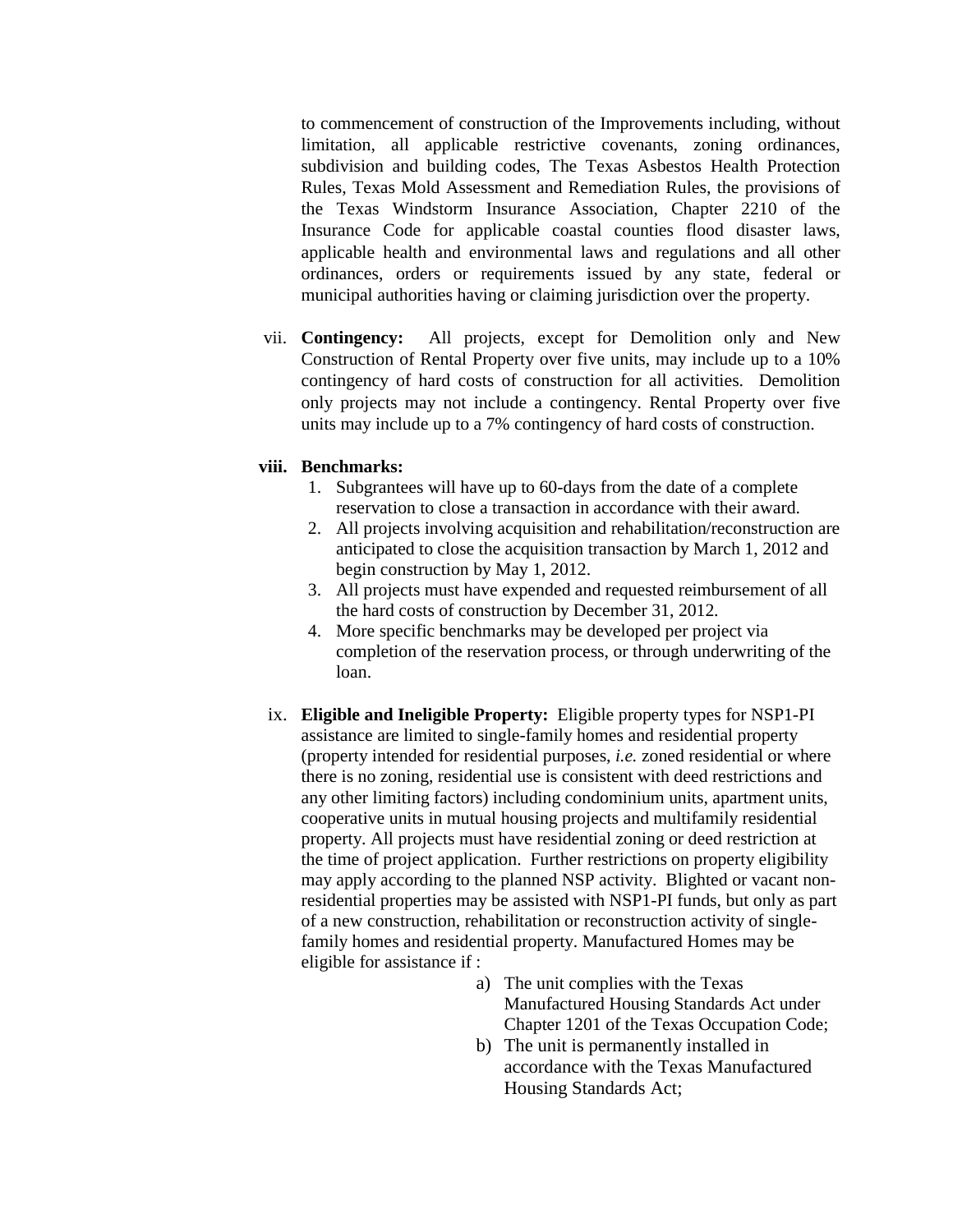- c) The unit is permanently attached to utilities; and
- d) The ownership of the unit is recorded in the taxing authority of the county in which it is located.
- x. **HOME previously-assisted property:** If NSP1-PI funds assist a property that was previously assisted with HOME funds, but on which the affordability restrictions were terminated through foreclosure or transfer in lieu of foreclosure pursuant to 24 CFR Part 92, the HOME affordability restrictions for the greater of the remaining period of HOME affordability or the continuing affordability requirements of this notice will apply unless the NSP1-PI affordability restrictions are greater and then the NSP1-PI affordability restrictions will apply. The Department will give priority consideration to applications which are completing the affordability period of distressed TDHCA properties. This determination will be made in the sole discretion of the Department.
- xi. **Energy Standards** Gut rehabilitation, reconstruction or new construction of residential buildings up to three stories must be designed to meet the standard for Energy Star Qualified New Homes. All gut rehabilitation, reconstruction or new construction of mid-or high-rise multifamily housing must be designed to meet American Society of Heating, Refrigerating, and Air-Conditioning Engineers (ASHRAE) Standard 90.1- 2004, Appendix G plus 20 percent. Other rehabilitation must meet these standards to the extent applicable to the rehabilitation work undertaken. All projects must purchase Energy Star products and appliances. Water efficient toilets, showers, and faucets, such as those with the WaterSense label, must be installed.
- xii. **Compliance and Monitoring** All properties will be monitored using the procedures outlined in the Texas Administrative Code Chapter 60. All rental property owners will be required to file reports with the Department as outlined in Chapter 60. Rental properties will be required to pay an annual fee for the monitoring and compliance fees established by the Department from time to time, as assessed.
- xiii. **Target Score** All NSP1-PI assisted properties must be located in a census tract with a score of 12 or greater. The score determination is made concurrent with the reservation of funds for a specific property. The HUD data and mapping tool may be found on the HUD website, here: <http://www.huduser.org/portal/datasets/NSP.html> An exception to the target score requirement, in the sole determination of the Department, may be made for properties that were obligated under the NSP1 or NSP-R NOFAs.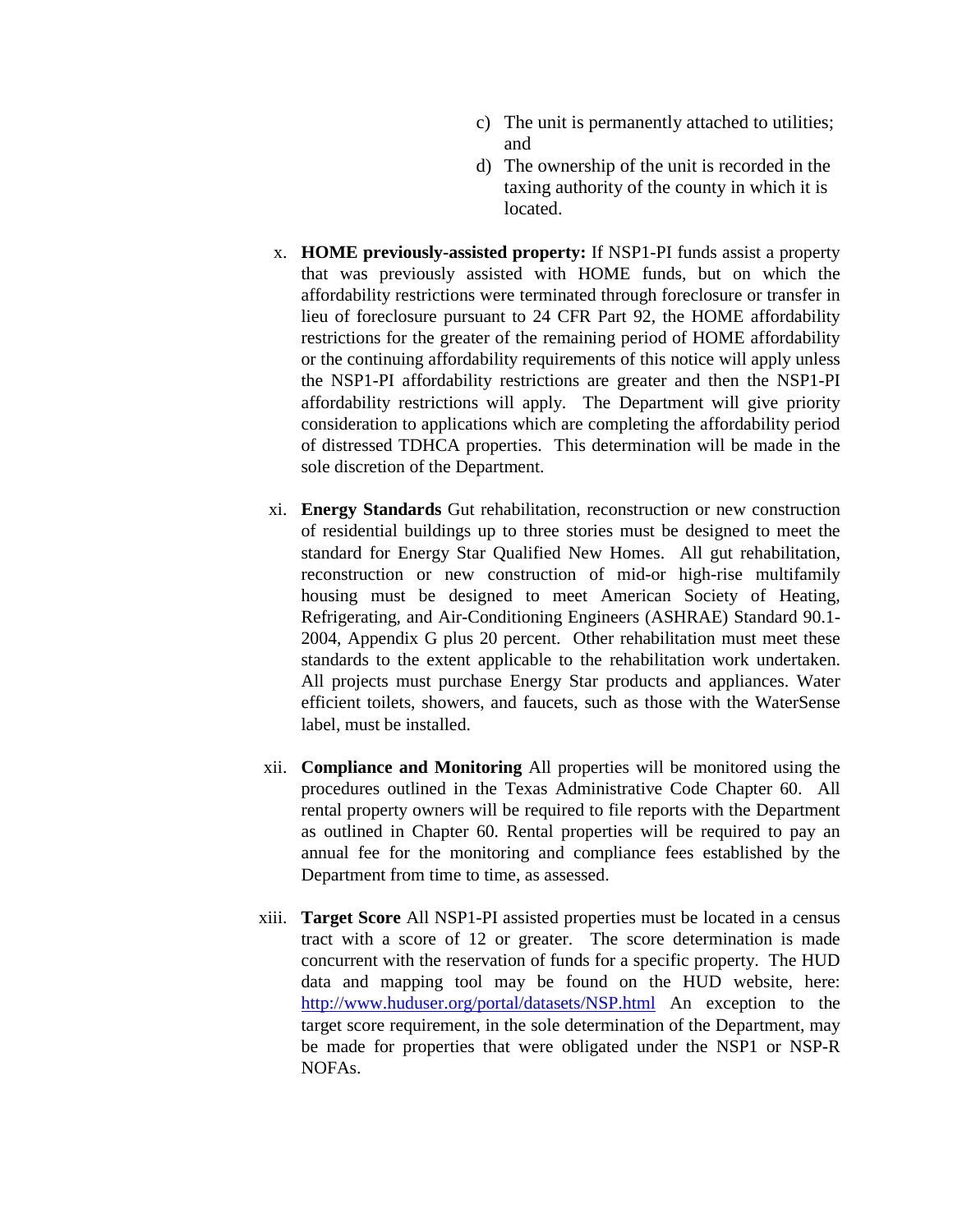# **g) Additional Requirement for Rental Properties**

- i. Only qualified nonprofit organizations are eligible to receive financing for rental properties. A subrecipient may request funding, but must procure an eligible Developer. See the eligible entity section for additional guidance. In addition, for rental properties involving five or more units, an applicant must have the experience outlined in 10 TAC §48.4 or as defined in the threshold requirements in the Qualified Allocation Plan, current as of the date of application.
- ii. A single-site development of over 16 units must have the minimum common amenities listed in the Qualified Allocation Plan, current as of the date of application. The amenities will be required to be listed in the LURA.
- iii. All applications involving rental property will be required to demonstrate how the type of housing proposed is financially feasible in the target area.
- iv. It is anticipated that successful applications for entities considering rental projects involving five or more units will be submitted for consideration by the TDHCA Governing Board no later than March 2012.
- v. It is anticipated that rental projects involving five or more units involving rehabilitation or reconstruction only will close the TDHCA loan and begin construction by May 1, 2012.
- vi. It is anticipated that rental projects involving five or more units involving acquisition only funding will close the transaction by June 1, 2012 using the TDHCA loan.
- vii. NSP assisted new construction, rehabilitation, or renovation will comply with federal lead-based paint requirements including lead screening in housing built before 1978 in accordance with 24 CFR Part 92.355 and 24 CFR Part 35, subparts A, B, J, K, M, and R and for Multifamily Housing must be discussed in the Property Condition Assessment.
- viii. As applicable, Davis-Bacon Labor Standards will apply, and for Rental Housing must be discussed in the Property Condition Assessment.

# **9) General Loan Requirements**

#### a) **Rental Development Loan Requirements**

i. The minimum loan may not be less than \$1,000 per NSP1-PI assisted unit or as otherwise restricted in this NOFA. The Department's underwriting guidelines in 10 TAC §1.32 will be used, which set as a feasibility criterion a 1.15 debt coverage ratio minimum. Developments involving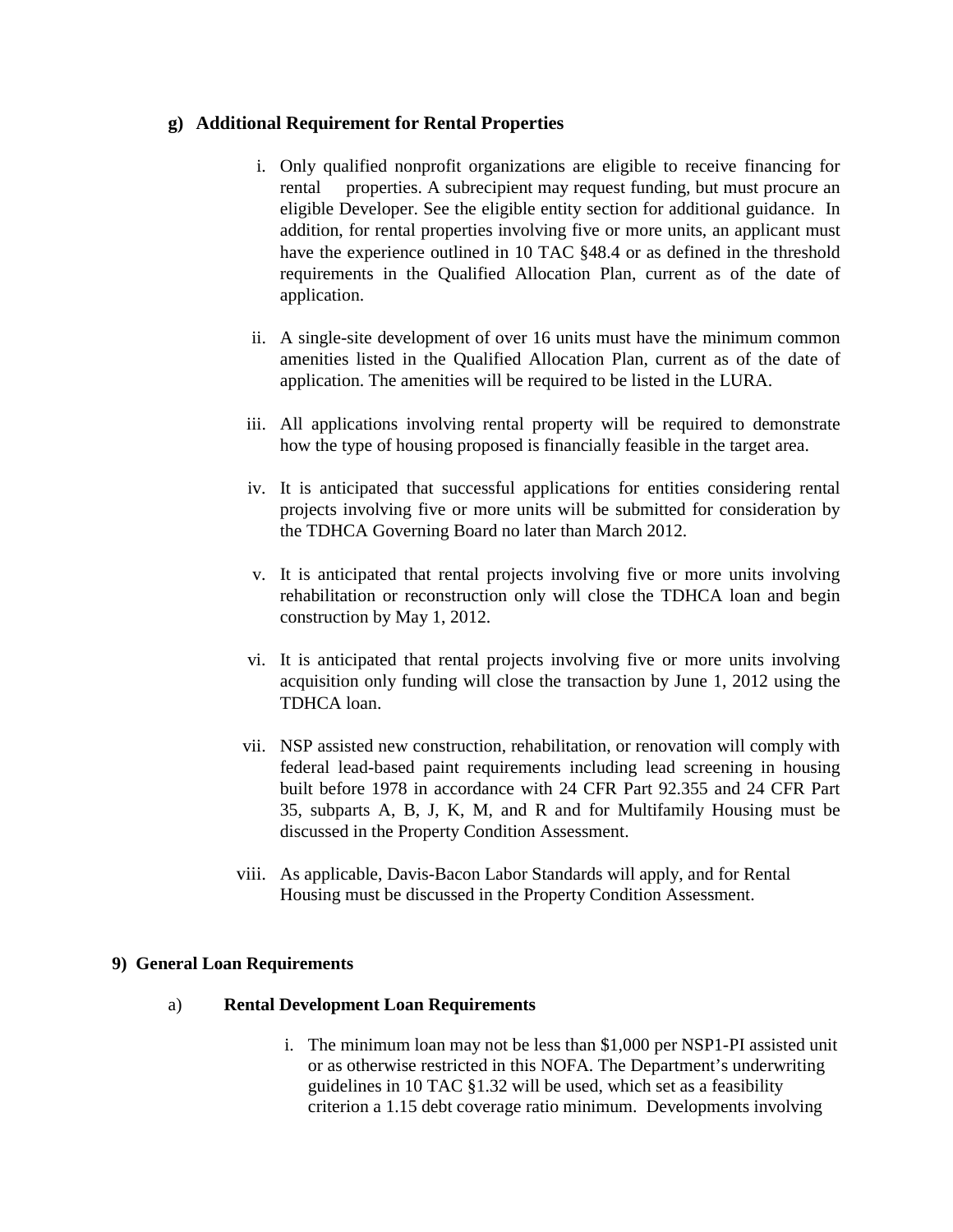rehabilitation of five or more rental units must establish that the rehabilitation will substantially improve the condition of the housing and the scope, specifications and costs must be outlined in a Property Condition Assessment pursuant to 10 TAC §1.36. When NSP1-PI funds are used for a rehabilitation development the entire property must be brought up to the applicable property standards, pursuant to 24 CFR  $§92.251(a) (1)$  and as outlined herein.

- ii. When the Department funds will be in a first lien position and funds are to be used for new construction, redevelopment and/or rehabilitation, assurance of completion of the development in the form of payment and performance bonds in the full amount of the construction contract is required. Such assurance of completion will run to the Department as obligee and must be documented prior to starting construction. The obligation must be from a surety acceptable to the Department in its sole and reasonable discretion. If there is an identify of interest between the Owner and the General Contractor, the Department may in its sole and reasonable discretion allow other methods of surety in lieu of the payment and performance bond.
- iii. NSP1-PI rental properties will be underwritten using the current year Real Estate Analysis Rules, except that if the Rules and the Federal or Texas NSP guidelines conflict, the provisions described in the HUD notice or described herein will govern.
- iv. NSP1-PI funds may only be used for the operating reserve if a third-party lender requires that funds be allocated for operating reserves as a condition for approving their loan. The amount of operating reserves may exceed amounts provided for in TDHCA's Real Estate Analysis rules only with documentation acceptable to the Department of the third-party lender's reserve requirements. If no third-party lender requirement is imposed in the transaction, the Department may require the developer to defer a fee or a portion of the fee to make the deposits to operating reserves until the end of the contract period. The Developer may not use NSP funds to pay for an on-going subsidy (or any other on-going project based rental assistance). The Developer is required to establish a Reserve for Replacement consistent with 10 TAC 1.37.

# b) **Documents Supporting Mortgage Loans**

- i. All mortgage Loans shall be evidenced by a mortgage or deed of trust note and by a mortgage that creates a lien payable to TDHCA on the housing development and on all real property that constitutes the site of or that relates to the housing development and such other documents as TDHCA may reasonably require. All documents must be in form and substance satisfactory to TDHCA and its counsel.
- ii. For each Loan made for the development of housing with funds provided under the NSP1-PI program, the Department shall be provided with a a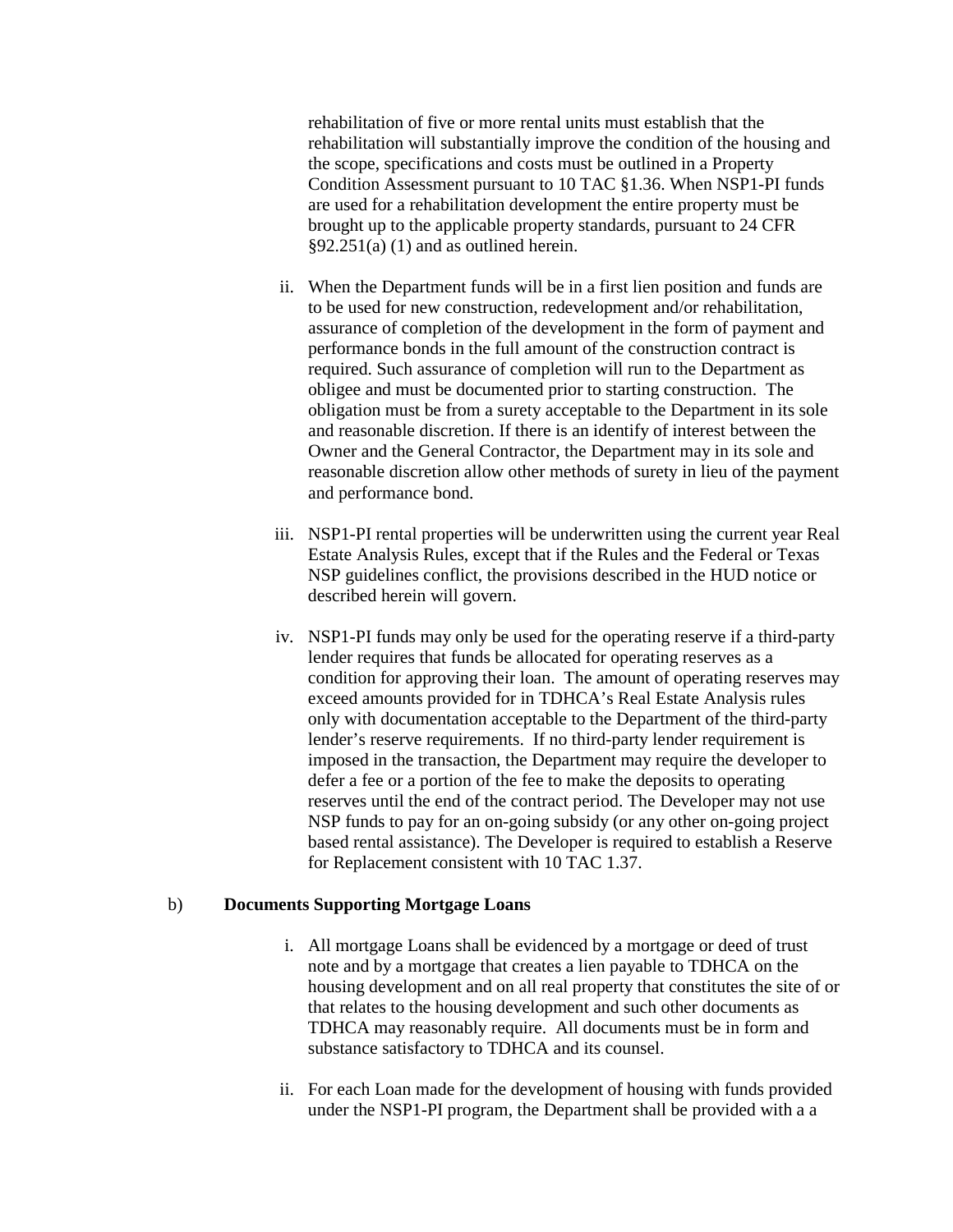mortgagee's title policy in the amount of the loan. The Department may not designate a specific title insurance company to provide the mortgagee title policy or require the borrower to provide the policy from a specific title insurance company. The borrower shall select the title insurance company to close the loan and to provide the mortgagee title policy. The title policy may not reflect any liens, charges, encumbrances, or other matters excepted from coverage that are not acceptable to TDHCA in its sole and reasonable judgment.

iii. A note or bond and a mortgage or deed of trust: must contain provisions satisfactory to the Department; must be in a form satisfactory to the Department; and may contain exculpatory provisions relieving the borrower or its principal from personal liability if the Department agrees.

#### **c) Documents Supporting Homebuyer Assistance**

- i. The subreceipient must ensure that required documents as listed on NSP property Setup forms, underwriting guidelines, or program manuals are timely submitted to the Department, in order to request that Loan documents be prepared for the Household.
- ii. Additional documentation may be requested in order to complete the appropriate underwriting review.
- iii. The subrecipient will be responsible for timely coordination of all parties in order to meet closing deadlines. Continued late submission of required documents or lack of response to Department requests may result in deobligation of NSP1-PI funds and termination of the Contract.
- iv. All NSP1-PI homebuyer financing will be secured with documents approved by the Department.

# **10) Activity Delivery/Soft Cost Limitations**

a) Activity Delivery costs are soft costs that are directly related to and incurred in carrying out activities for a specific housing unit or property, and they are separate and distinct from the general administrative costs. Because single family projects will apply to the reservation system with a pre-identified address(es), no general administrative costs will be allowed. General administrative costs are considered Developer overhead and are not eligible under the NSP. Activity Delivery costs will be granted for all projects except rental projects of five or more units where they will be part of the loan unless otherwise described in this NOFA, as applicable. The administrator must use these funds in accordance with 24 CFR §§570.205 and 206, and Office of Management and Budget (OMB) Circulars A-87, A-122, A-102 and A-110, as applicable. The Texas NSP limits Activity Delivery costs according to activity as specifically described in the program activity sections and as stated herein.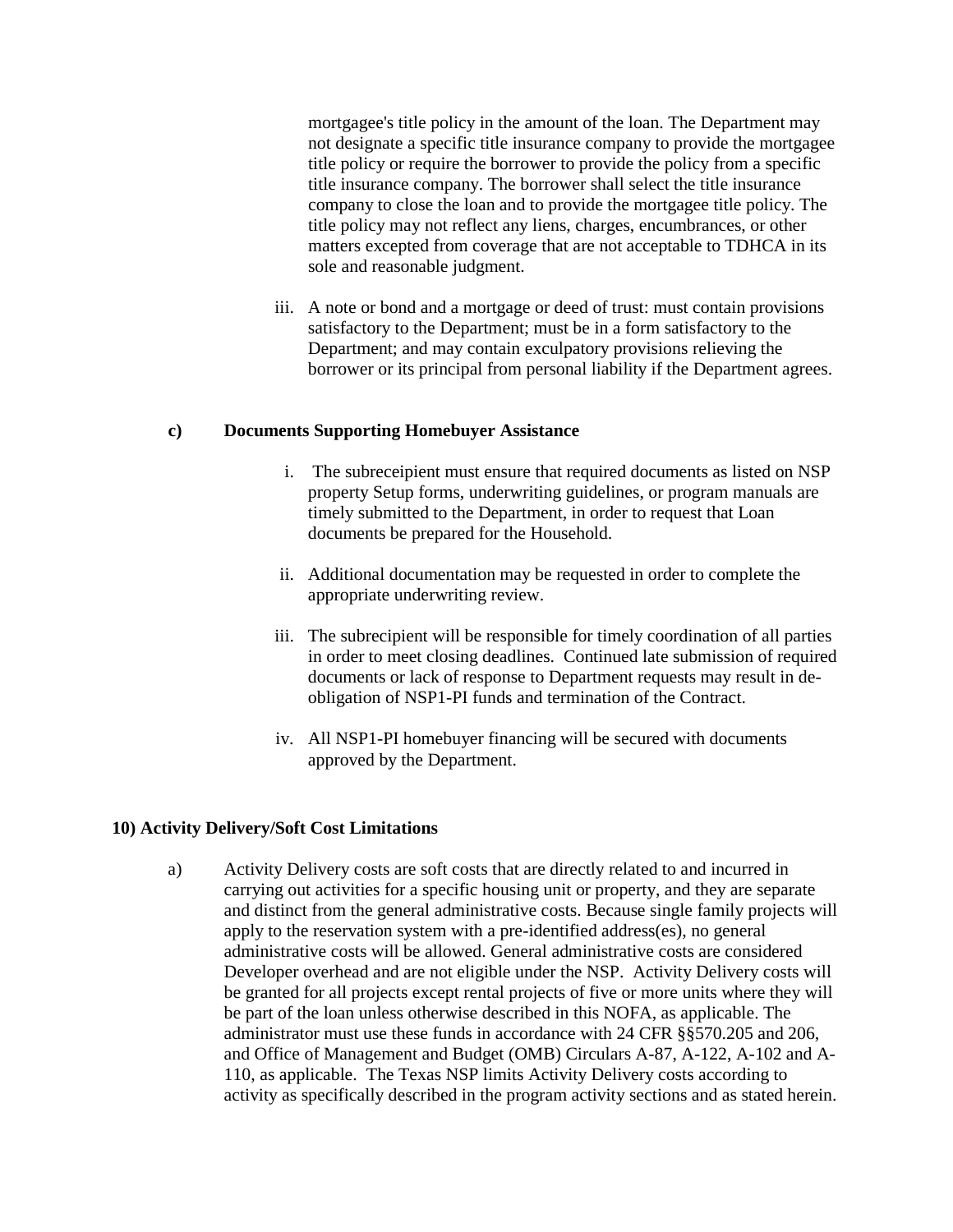- b) Eligible Activity Delivery Soft Costs must be reasonable and consistent with industry norms. Specific eligible activities may include (depending on entity type and activity), but are not limited to: i.) inspections for lead-based paint, asbestos, termites, or septic systems; ii.) interim and final inspections by the construction inspector; i.) financing fees, credit reports, title binders and insurance; ii.) recordation fees, transaction taxes; iii.) legal and accounting fees; iv.) appraisal fees; v.) architectural and engineering fees, including specifications and job progress inspections; vi.) relocation costs; vii.) site specific environmental reviews; viii.) lead hazard evaluation and reduction costs; ix.) preparation of work write-ups, work specifications, and cost estimates; x.) architectural, engineering or professional services required to prepare plans, drawings or specifications directly attributable to a particular project; xi.) staff time specifically related to the address of the project; and other soft costs that are demonstrably necessary to the production of an identified NSP-eligible housing unit and that are approved in writing by the Department before the costs are expended. Staff time, regardless of its specificity to an address, is part of Developer overhead, and not an eligible Activity Delivery Cost for Developers.
- c) The related Activity Delivery costs maximum will be based on the activity in a range from 5% to no more than 25% of the hard costs. Activity Delivery costs may not exceed the forgoing limits without prior written approval by the Department. Additionally upon prior approval of the Department, further exceptions may be allowed in the case of Rehabilitation activities for lead-based paint hazard reduction, noise studies, and/or cost categories not identified in the Texas NSP1-PI NOFA.
- d) For rental projects consisting of five or more units, Activity Delivery costs for specific properties that are not ultimately acquired by the subgrantee may be reimbursed, with the permission of the Department, only if the project has received a favorable underwriting report. Permission will not be given, if the applicant is not in good standing with TDHCA or under any Texas NSP contract. Costs must be reasonable and consistent with industry norms, and may not exceed 50% of the maximum Activity Delivery amount established for the related eligible activity (not including the Developer Fee).

# **11) Site and Construction/Development Restrictions**

#### a) **Single Family Housing**

1. Pursuant to HERA, housing that is constructed or rehabilitated with NSP1-PI funds must meet all applicable local codes, rehabilitation standards, ordinances, and zoning ordinances at the time of project completion. In the absence of a local code for new construction or rehabilitation, the housing must meet the International Residential Code and the National Electrical Code, as applicable. In addition, housing that is rehabilitated with funds awarded under this NOFA must meet all applicable energy efficiency standards established by §2306.187 of the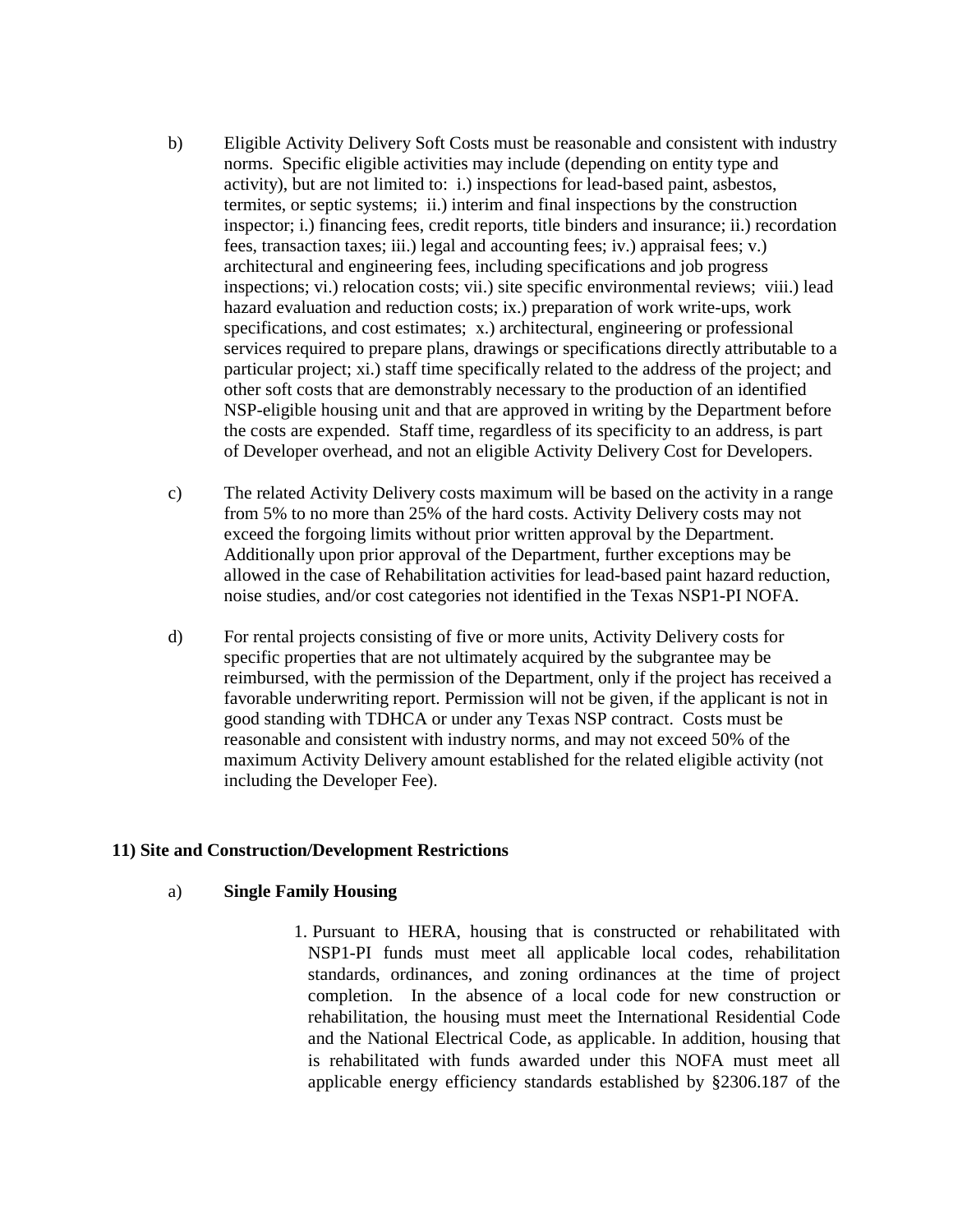Texas Government Code, and energy standards as verified by RESCHECK.

- 2.If a Texas NSP1-PI assisted single-family or duplex is newly constructed and reconstructed, the applicant must also ensure compliance with the universal design features in new construction, established by §2306.514 of the Texas Government Code, and as implemented by TDHCA.
- 3.All NSP1-PI assisted properties must meet all applicable State and local housing quality standards and code requirements the housing quality standards (HQS) in 24 CFR §982.40. When NSP1-PI funds are used for rehabilitation the entire unit must be brought up to the applicable property standards, pursuant to 24 CFR  $\S 92.251(a)(1)$ .
- 4.All NSP1-PI assisted ownership units must pass inspection by a licensed Texas Real Estate Commission (TREC) inspector prior to occupation.

### **b) Rental Housing**

- 1.Pursuant to HERA, housing that is constructed, reconstructed or rehabilitated with NSP funds must meet all applicable local codes, rehabilitation standards, ordinances, and zoning ordinances at the time of project completion. When NSP funds are used for rehabilitation, the entire development must be brought up to the applicable property standards, pursuant to 24 CFR §92.251(a) (1). In the absence of a local code for new construction, reconstruction, or rehabilitation, NSP-assisted new construction, reconstruction or rehabilitation must meet, as applicable, International Residential Code and the National Electrical Code. To avoid duplicative inspections when Federal Housing Administration (FHA) financing is involved in an NSP-assisted property, a participating jurisdiction may rely on a Minimum Property Standards (MPS) inspection performed by a qualified person. Gut rehabilitation, reconstruction or new construction of residential buildings up to three stories must be designed to meet the standard for Energy Star Qualified New Homes. All gut rehabilitation, reconstruction or new construction of mid-or high-rise multifamily housing must be designed to meet American Society of Heating, Refrigerating, and Air-Conditioning Engineers (ASHRAE) Standard 90.1-2004, Appendix G plus 20 percent. Other rehabilitation must meet these standards to the extent applicable to the rehabilitation work undertaken.
- 2.Rental Housing must meet the accessibility requirements at 24 CFR Part 8, which implements Section 504 of the Rehabilitation Act of 1973 (29 U.S.C. §794) and covered multifamily dwellings, as defined at 24 CFR §100.201, must also meet the design and construction requirements at 24 CFR §100.205, which implement the Fair Housing Act (42 U.S.C. 3601– 3619) and the Fair Housing Act Design Manual produced by HUD.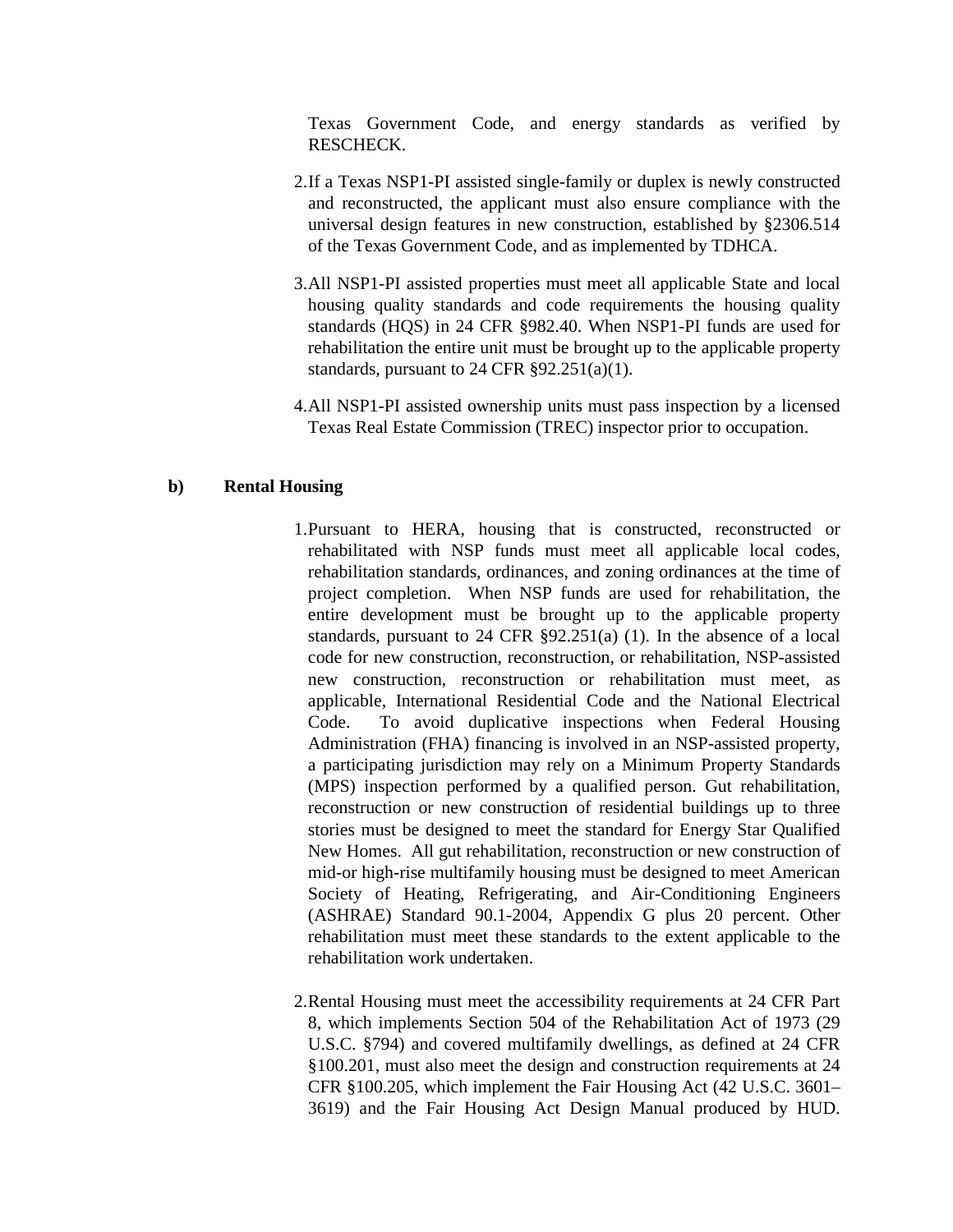Additionally, pursuant to the current as of the date of the application QAP, 10 TAC §50.9(h)(4)(H), Developments involving New Construction (excluding New Construction of nonresidential buildings) where some Units are two-stories and are normally exempt from Fair Housing accessibility requirements, a minimum of 20% of each Unit type (i.e. one bedroom, two bedroom, three bedroom) must provide an accessible entry level and all common-use facilities in compliance with the Fair Housing Guidelines, and include a minimum of one bedroom and one bathroom or powder room at the entry level. A certification will be required after the Development is completed from an inspector, architect, or accessibility specialist. For rehabilitation developments, the scope, specifications and costs associated with complying with accessibility requirements must be identified in the Property Condition Assessment.

- 3. All NSP1-PI assisted properties must meet all applicable State and local housing quality standards and code requirements, which at a minimum must address UPCS and the housing quality standards HQS in 24 CFR §982.40. When NSP1-PI funds are used for rehabilitation the entire unit must be brought up to the applicable property standards, pursuant to 24 CFR §92.251(a)(1).
- 4. The Real Estate Analysis Rules current as of the date of the application, will apply, except that if the Rules and the Federal or Texas NSP guidelines conflict, the provisions described in the HUD notice or described herein will govern.
- 5. All applications with multifamily housing units intended to serve persons with disabilities must adhere to the Department's Integrated Housing Rule at 10 TAC §1.15.

#### **c) Additional Requirements (Single and Multifamily Housing)**

i. Any Development proposing New Construction or Reconstruction and located within the one-hundred (100) year floodplain as identified by the Federal Emergency Management Agency (FEMA) Flood Insurance Rate Maps must develop the site so that all finished ground floor elevations are at least one foot above the flood plain and parking and drive areas are no lower than six inches below the floodplain, subject to more stringent local requirements. If no FEMA Flood Insurance Rate Maps are available for the proposed Development, flood zone documentation must be provided from the local government with jurisdiction identifying the one-hundred (100) year floodplain. No buildings or roads that are part of a Development proposing Rehabilitation (excluding Reconstruction) with the exception of Developments with existing and ongoing federal funding assistance from HUD or TRDO-USDA, will be permitted in the one-hundred (100) year floodplain unless they already meet the requirements established in this subsection for New Construction, or if the Unit of General Local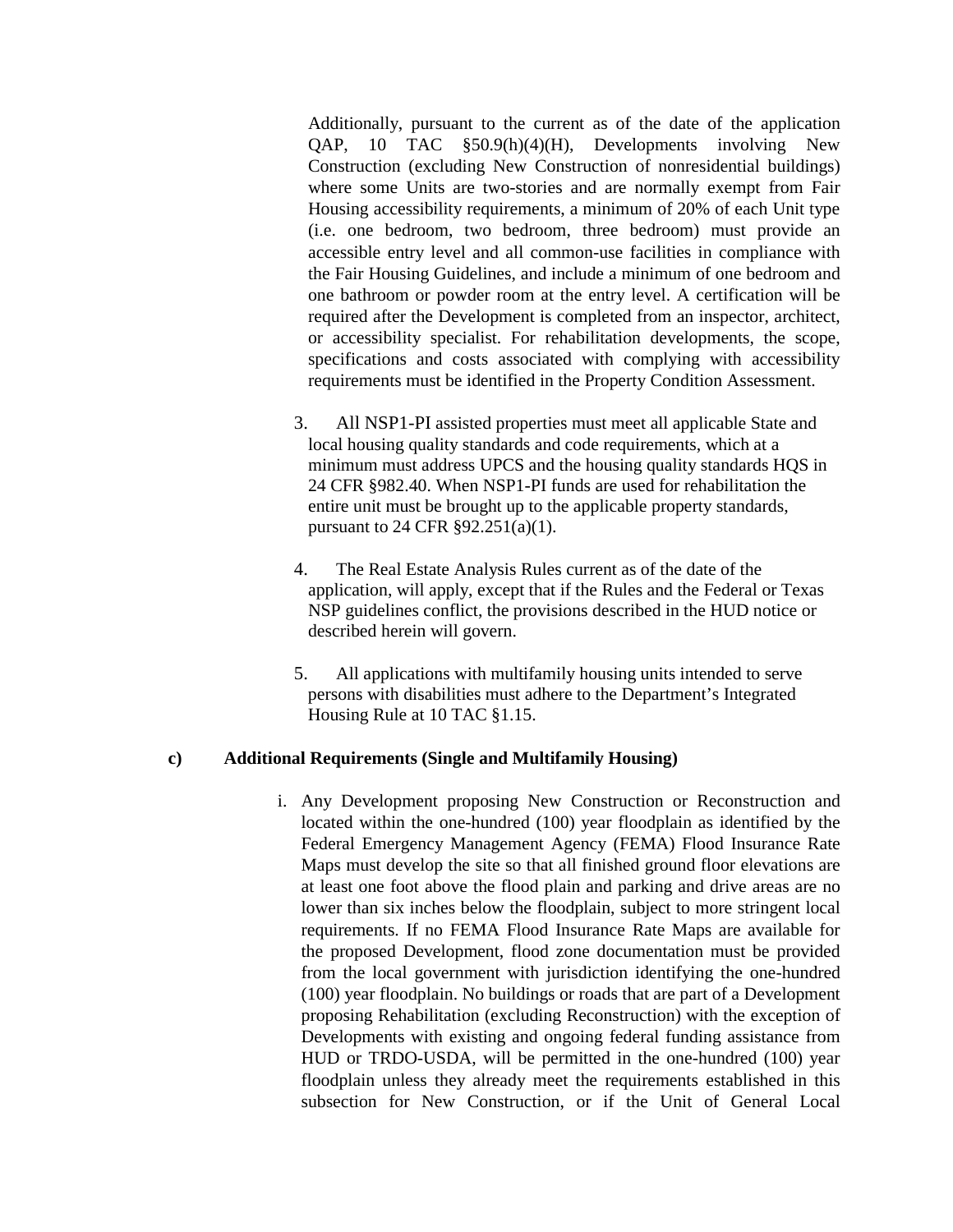Government has undertaken mitigation efforts and can establish that the property is no longer within the one-hundred (100) year floodplain unless they already meet the requirements established in this subsection for New Construction, or if the Unit of General Local Government has undertaken mitigation efforts and can establish that the property is no longer within the one-hundred (100) year floodplain.

- ii. Subgrantees must adopt affirmative marketing policies and procedures in furtherance of Texas' commitment to non-discrimination and equal opportunity in housing. Affirmative marketing steps consist of actions to provide information and otherwise attract eligible persons in the housing market area to the available housing without regard to race, color, national origin, gender, religion, familial status or disability. Records should be maintained describing actions taken by the Subgrantee to affirmatively market units and assess the results of these actions. An Affirmative Marketing Plan is required for all NSP1-PI properties.
- iii. Subgrantees will require adherence to the guidelines set forth in the Uniform Relocation Assistance and Real Property Acquisition Policies Act of 1970, as amended (49 CFR Part 24) and 104(d) requirements set out in 24 CFR Part 42.
- iv. As clarified by Executive Order 13166, Improving Access to Services for Persons with Limited English Proficiency, national origin discrimination includes discrimination on the basis of limited English proficiency (LEP). To ensure compliance with Title VI, all subgrantees must take reasonable steps to ensure that LEP persons have meaningful access to programs as implemented by HUD. Meaningful access may entail providing language assistance services, including oral and written translation, where necessary. Subgrantees are encouraged to consider the need for language services for LEP persons served or encountered both in developing budgets and conducting programs. A Language Assistance Plan is required for all subgrantees. A Language Assistance Plan is required for all NSP1-PI rental properties.
- v. Subgrantees will be required to provide job opportunities to low-income residents and businesses, to the greatest extent possible. Reporting of efforts and results according to Department policy will be required of all subgrantees. A Section 3 Plan is required for all NSP1-PI subgrantees.
- vi. All applicants must ensure compliance with the certifications required by HUD, as outlined in *Federal Register* Notices (**Dockets No. FR–5447–N– 01, F-522-N-02, and FR-5321-N-03).**

#### **11) Application Submission**

a) The Department will accept applications from 8 a.m. to 5 p.m. Austin local time